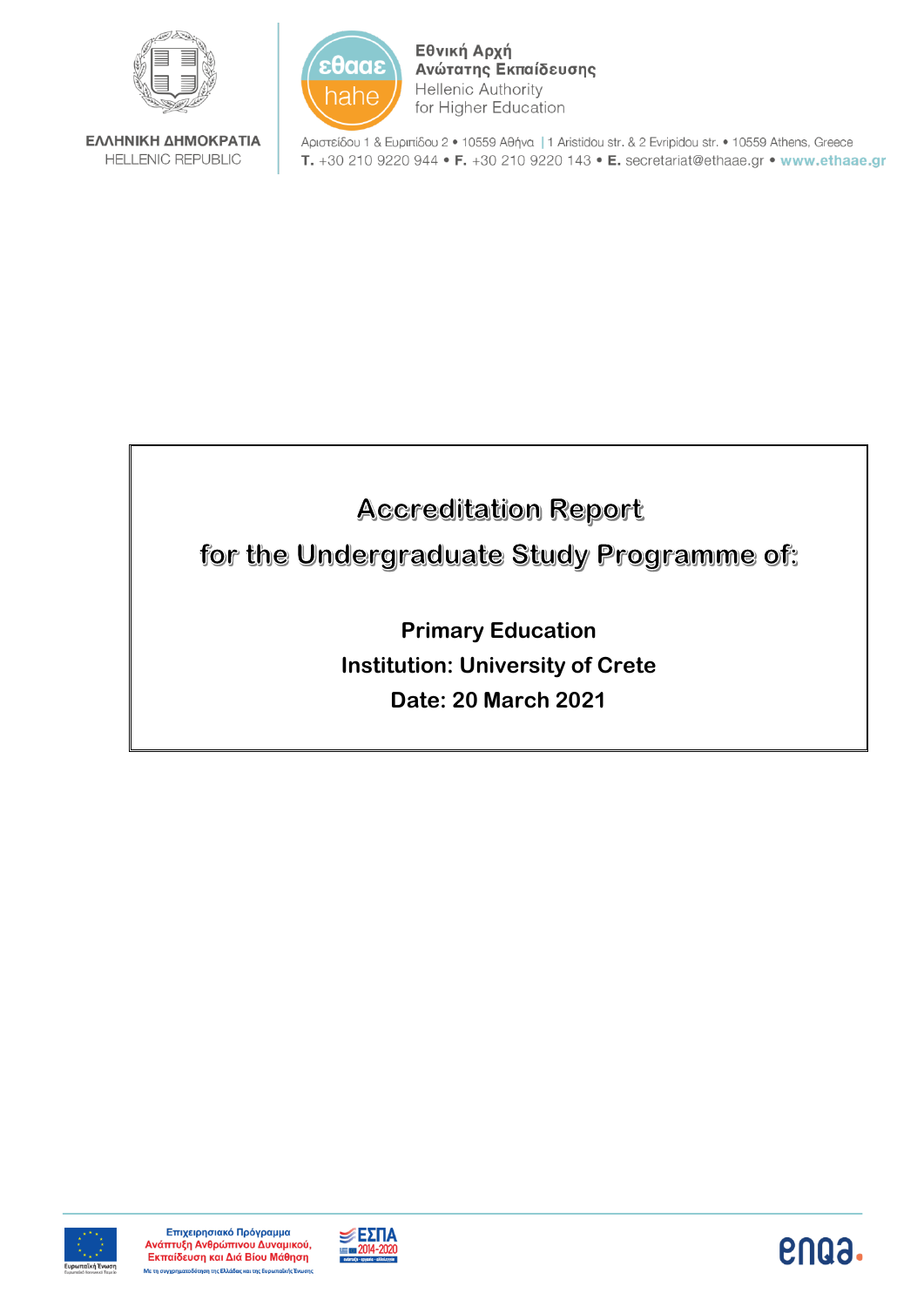Report of the Panel appointed by the HAHE to undertake the review of the Undergraduate Study Programme of **Primary Education** of the **University of Crete** for the purposes of granting accreditation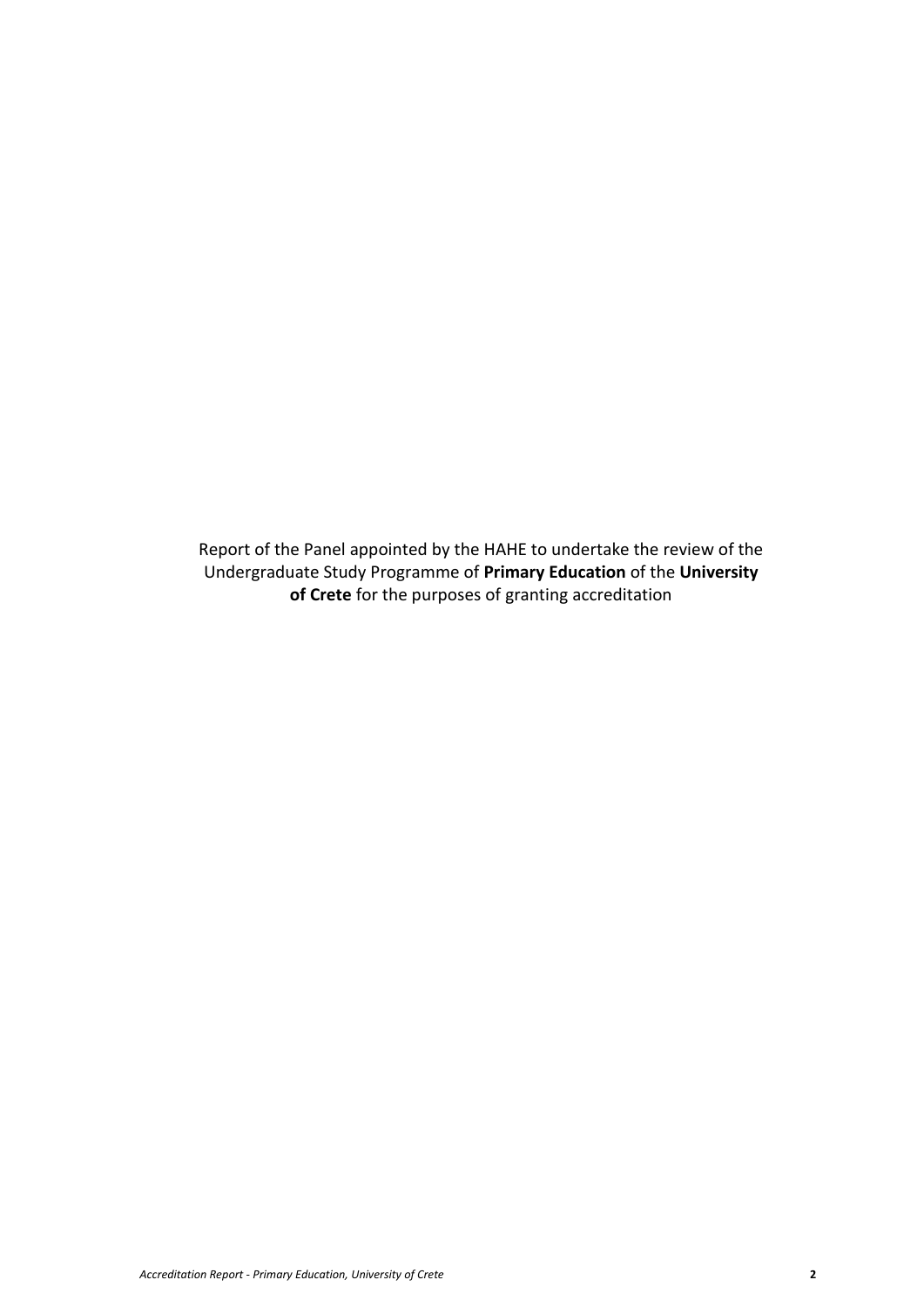## **TABLE OF CONTENTS**

| Ι.   |                                                                                |  |
|------|--------------------------------------------------------------------------------|--|
| ΙΙ.  |                                                                                |  |
| Ш.   |                                                                                |  |
|      |                                                                                |  |
|      |                                                                                |  |
|      |                                                                                |  |
|      |                                                                                |  |
|      | Principle 4: Student Admission, Progression, Recognition and Certification 14  |  |
|      |                                                                                |  |
|      |                                                                                |  |
|      |                                                                                |  |
|      |                                                                                |  |
|      | Principle 9: On-going Monitoring and Periodic Internal Review of Programmes 24 |  |
|      |                                                                                |  |
|      |                                                                                |  |
| I.   |                                                                                |  |
| ΙΙ.  |                                                                                |  |
| III. |                                                                                |  |
| IV.  |                                                                                |  |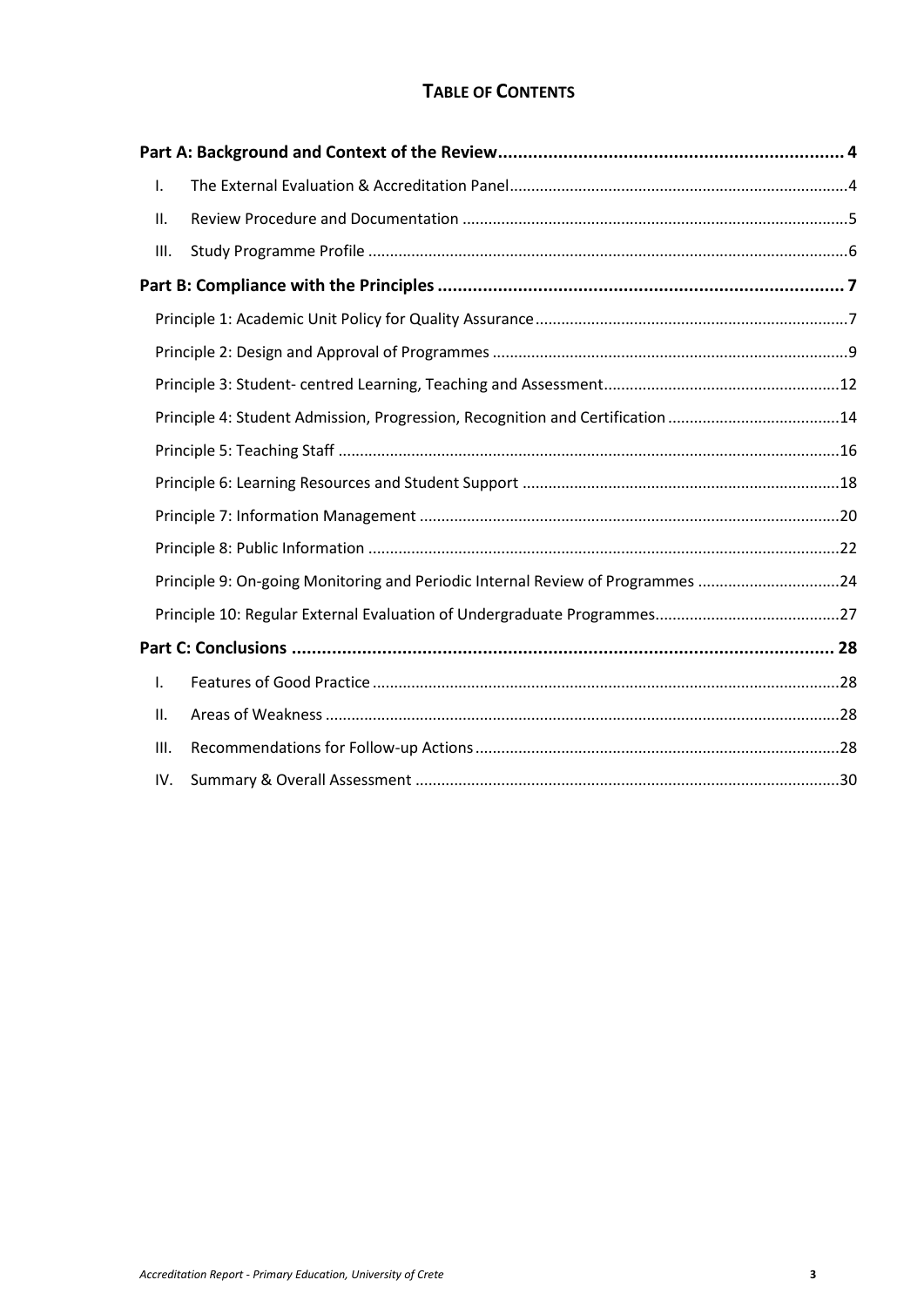## <span id="page-3-0"></span>**PART A: BACKGROUND AND CONTEXT OF THE REVIEW**

## <span id="page-3-1"></span>**I. The External Evaluation & Accreditation Panel**

The Panel responsible for the Accreditation Review of the Undergraduate Study Programme of **Primary Education** of the **University of Crete** comprised the following three (3) members, drawn from the HAHE Register, in accordance with Laws 4009/2011 & 4653/2020:

- **1. Prof. Leonidas Kyriakides (Chair)** University of Cyprus, Nicosia, Cyprus
- **2. Prof. Athanasios Gagatsis** University of Cyprus, Nicosia, Cyprus
- **3. Prof. Mary Ioannidou-Koutselini** University of Cyprus, Nicosia, Cyprus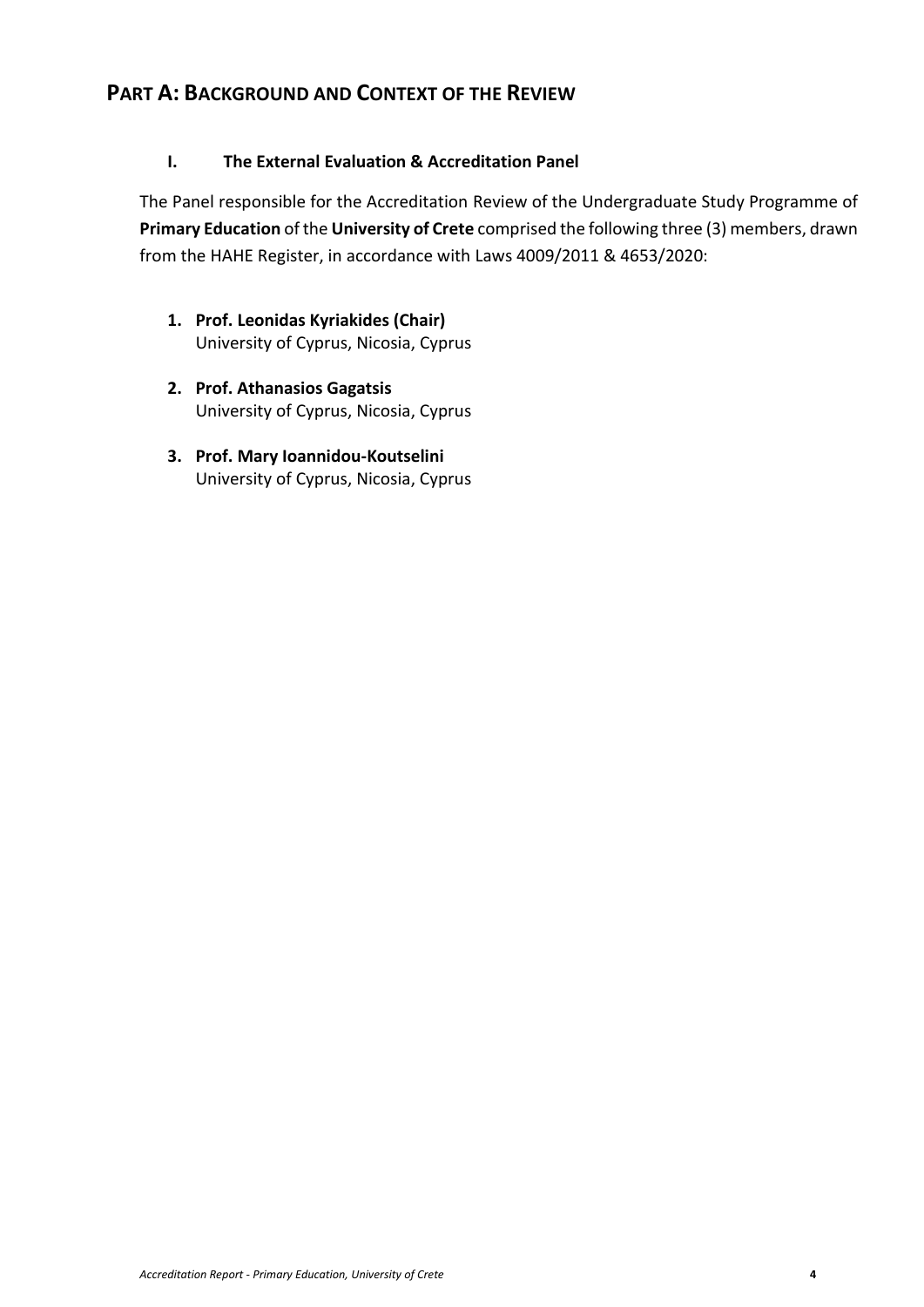#### <span id="page-4-0"></span>**II. Review Procedure and Documentation**

Due to travel restrictions and lockdowns, the accreditation of the Primary Education Programme at the University of Crete was conducted fully in a remote mode, using the Zoom teleconferencing tool. The Hellenic Authority for Higher Education (HAHE) provided the External Evaluation & Accreditation Panel (EEAP) members with a packet of materials ahead of the review process that included: The Department's Accreditation Proposal, a Quality Assurance Policy Document, Quality Assurance Goals, and Quality Data, as well as a wealth of supportive material and appendices. The Department further provided the EEAP the accreditation file and appendices for easy access, as well as additional supportive material including videos, sample of student work, course assignments, Practicum assignments, student Theses, and faculty scholarship samples. The Panel was also provided with HAHE's accreditation guidelines and was invited to attend an orientation session before the accreditation visit.

The EEAP met as a group before the accreditation teleconferences to plan ahead, coordinate division of work and process to be followed, and discuss issues that emerged from the preliminary study of the material at that point.

The virtual accreditation visit extended over two days, starting on March 15<sup>th</sup>, 2021. We first met with Prof. Georgios Κossioris, Vice Rector of Academic Affairs and Head of MODIP, and Prof. Aspasia Chatzidaki, Head of the Department and OMEA coordinator. We then met with OMEA and MODIP representatives. On the second day of our visit, we met with DEP, EDIP and special teaching staff members (EEP), administrative staff members, current students at different points in their degrees, employers/social partners, graduates. This second day was concluded with debriefing meetings with OMEA and MODIP representatives, the Vice-Rector/President of MODIP, and the Head of the Department. For the evaluation of facilities and material infrastructure we were given an online tour containing short videos from select sites. From the very beginning, the Department welcomed us with warmth, collegiality and openness and they were all eager to answer our questions and address our concerns. Their presentations were informative, emphasizing the University's commitment to quality improvement in teaching, research and community outreach. A good number of faculty attended our meetings, a sign of involvement in departmental affairs.

From our interactions and conversations with representatives of the department, leadership, faculty members and administrative staff, current students and alumni as well as community partners we recognized that the Department takes its commitment to quality assurance seriously and are constantly working towards more compliance to the HAHE quality standards.

In closing, the EEAP would like to note the challenges of conducting an accreditation virtually. Despite the flawless and truly exemplary organization of the virtual visit on the part of our hosts, we feel that an on-site visit would have given us a much better sense of the work that is taking place, would have done justice to the Department's achievements, and would have given the Panel more formal and informal opportunities to inquire about different aspects of the accreditation and the proposal.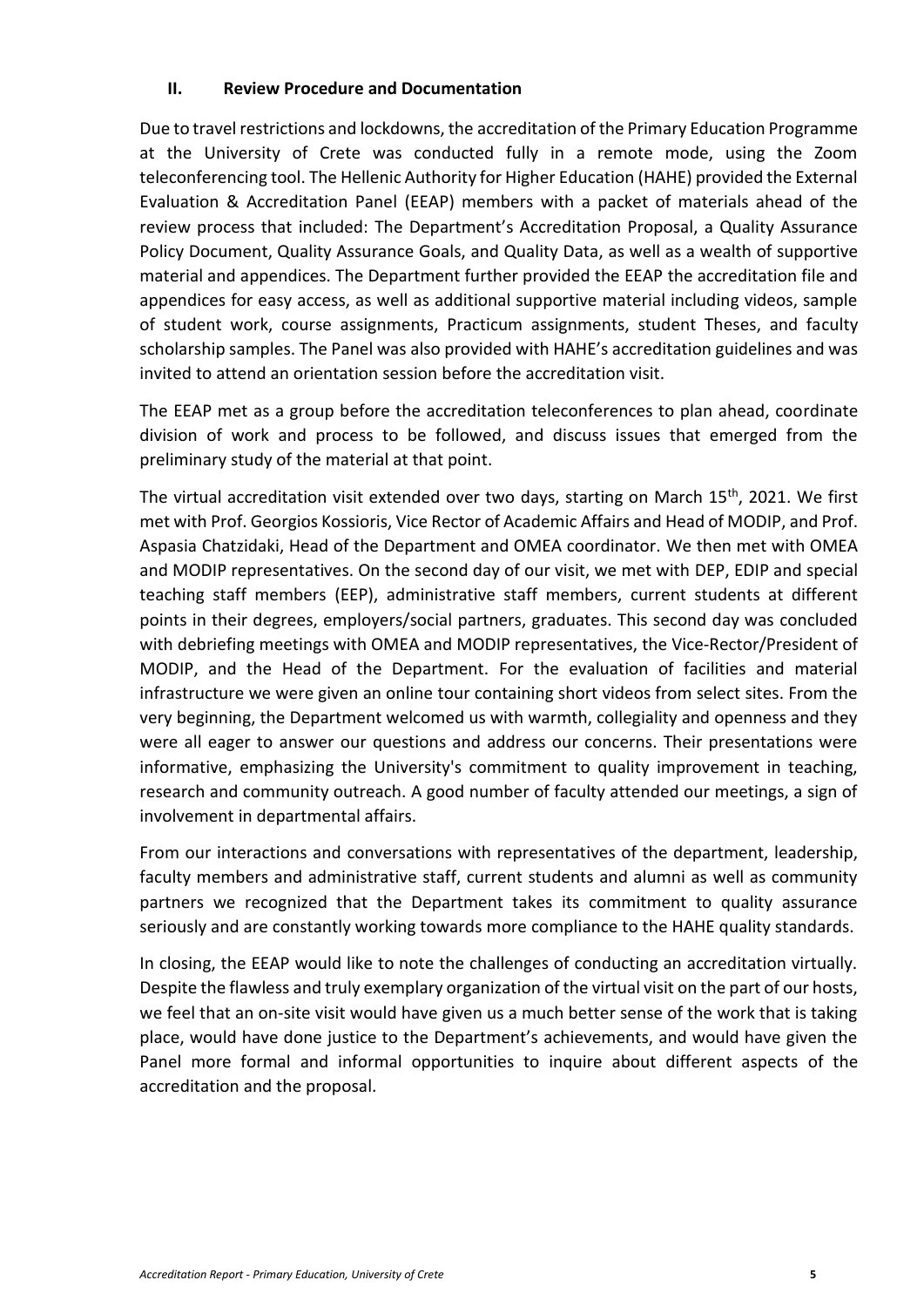#### <span id="page-5-0"></span>**III. Study Programme Profile**

The development of the programme follows a well-defined procedure that corresponds to the policy for quality assurance established by the University and the Department.

The academic profile and orientation of the programme, the objectives, subject areas, structure and organization, expected learning outcomes, and intended professional qualifications align with the National Qualifications Framework for Higher Education and the guidelines of the European Qualifications Framework (EQF). The revision complies with the basic requirements described in the Standards, on behalf of the Institution's Quality Assurance Unit (MODIP) taking into consideration the following:

- The Institutional strategy- MODIP
- The courses evaluation by the students
- The experience of external stakeholders from schools and Associations
- The smooth progression of students throughout the stages of the programme
- The European Credit Transfer and Accumulation System
- The provision of School Internship to the students during their studies
- The linking of teaching and research
- The relevant regulatory framework and the official procedure for the approval of the programme by the Institution.

The relevant information provided to the EEAP, the interviews and meetings with staff, students, MODIP, Department's internal evaluation Committee (OMEA) and stakeholders, along with the published documentation, confirm the compliance with the above considerations and verify that the development, the content, and the allocated ECTS are appropriate for the fulfilment of the programme's aims and the expected learning outcomes.

The programme is regularly evaluated by student surveys and the results indicate students' satisfaction. Their positive attitudes towards the programme and the teaching staff have been confirmed during the Panel's meetings with students and graduates. Students have favourably referred to the support of their studies by the teaching staff and their mentors and advisors. The collaborative climate during teaching and learning promotes mutual respect of students' diversity and fulfilment of their individual needs. Assessment and feedback are regularly and properly applied to all students.

The Department applies the published regulations covering students' admission criteria, progression, and recognition. Students receive documentation (Diploma Supplement) explaining the qualification earned, including achieved learning outcomes and the context, level, content and status of the studies that were pursued and successfully completed.

Regular monitoring, review and revision of the programme is conducted, based on the external evaluation reports and the internal students' and staff evaluation and needs, to ensure that the content and the learning outcomes are up to date in light of the latest Education research data. The last revision of the programme took place during the academic year 2014-15 and it was based on the 2013 External Evaluation Report.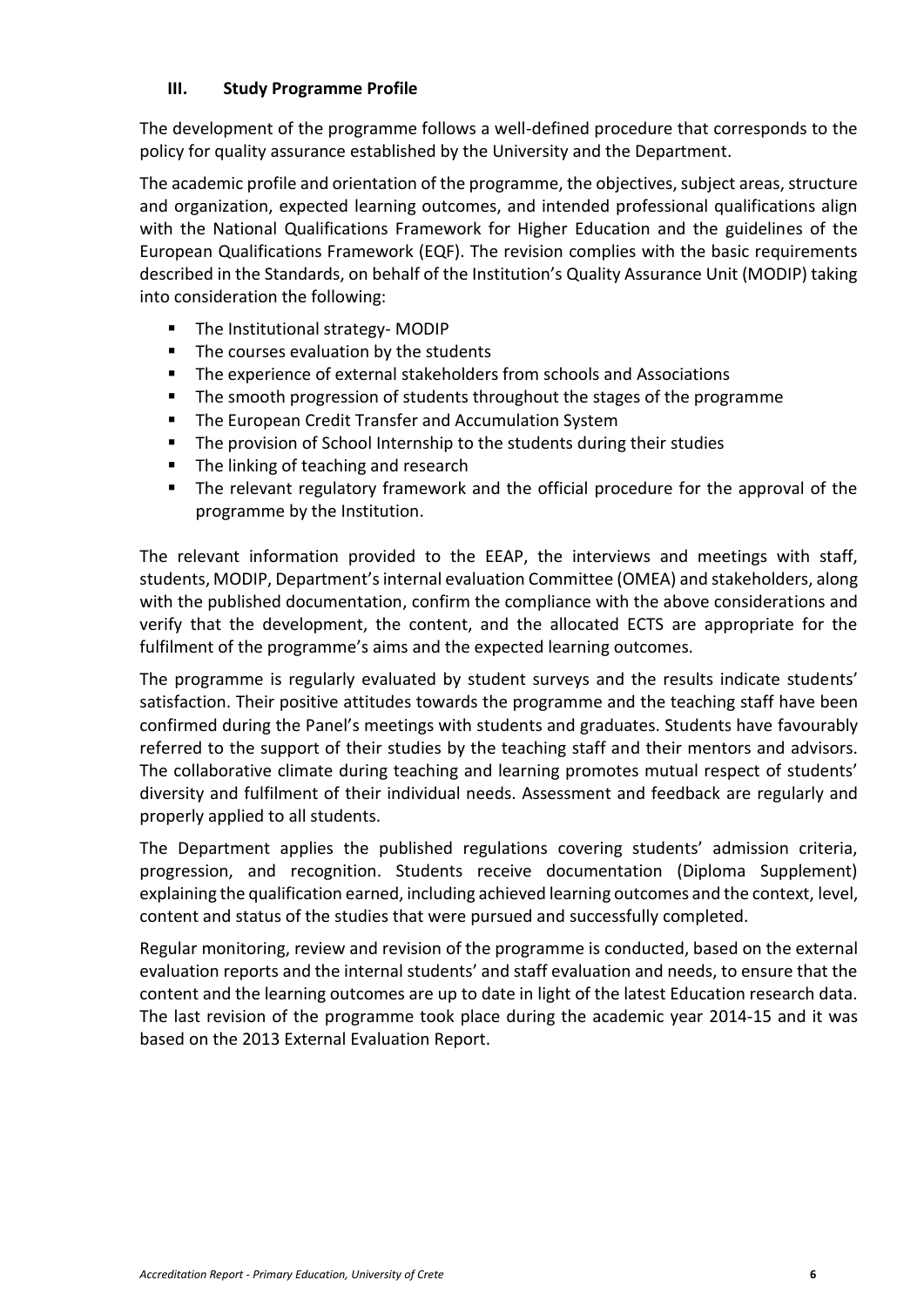## <span id="page-6-0"></span>**PART B: COMPLIANCE WITH THE PRINCIPLES**

#### <span id="page-6-1"></span>**Principle 1: Academic Unit Policy for Quality Assurance**

**INSTITUTIONS SHOULD APPLY A QUALITY ASSURANCE POLICY AS PART OF THEIR STRATEGIC MANAGEMENT. THIS POLICY SHOULD EXPAND AND BE AIMED (WITH THE COLLABORATION OF EXTERNAL STAKEHOLDERS) AT ALL INSTITUTION'S AREAS OF ACTIVITY, AND PARTICULARLY AT THE FULFILMENT OF QUALITY REQUIREMENTS OF UNDERGRADUATE PROGRAMMES. THIS POLICY SHOULD BE PUBLISHED AND IMPLEMENTED BY ALL STAKEHOLDERS.**

*The quality assurance policy of the academic unit is in line with the Institutional policy on quality, and is included in a published statement that is implemented by all stakeholders. It focuses on the achievement of special objectives related to the quality assurance of study programmes offered by the academic unit.*

*The quality policy statement of the academic unit includes its commitment to implement a quality policy that will promote the academic profile and orientation of the programme, its purpose and field of study; it will realise the programme's strategic goals and it will determine the means and ways for attaining them; it will implement the appropriate quality procedures, aiming at the programme's continuous improvement.*

*In particular, in order to carry out this policy, the academic unit commits itself to put into practice quality procedures that will demonstrate:*

- *a) the suitability of the structure and organization of the curriculum;*
- *b) the pursuit of learning outcomes and qualifications in accordance with the European and the National Qualifications Framework for Higher Education;*
- *c) the promotion of the quality and effectiveness of teaching;*
- *d) the appropriateness of the qualifications of the teaching staff;*
- *e) the enhancement of the quality and quantity of the research output among faculty members of the academic unit;*
- *f) ways for linking teaching and research;*
- *g) the level of demand for qualifications acquired by graduates, in the labour market;*
- *h) the quality of support services such as the administrative services, the Library, and the student welfare office;*
- *i) the conduct of an annual review and an internal audit of the quality assurance system of the undergraduate programme(s) offered, as well as the collaboration of the Internal Evaluation Group (IEG) with the Institution's Quality Assurance Unit (QAU).*

#### **Study Programme Compliance**

The quality policy of the Undergraduate Study Programme of Primary Education of the University of Crete is in line with that of the University's. The programme's quality assurance procedures are monitored by the University's Quality Assurance Unit (MODIP). In general, the Quality Assurance Policy aims to support the academic content and scientific orientation of the undergraduate programme in accordance with international academic standards and the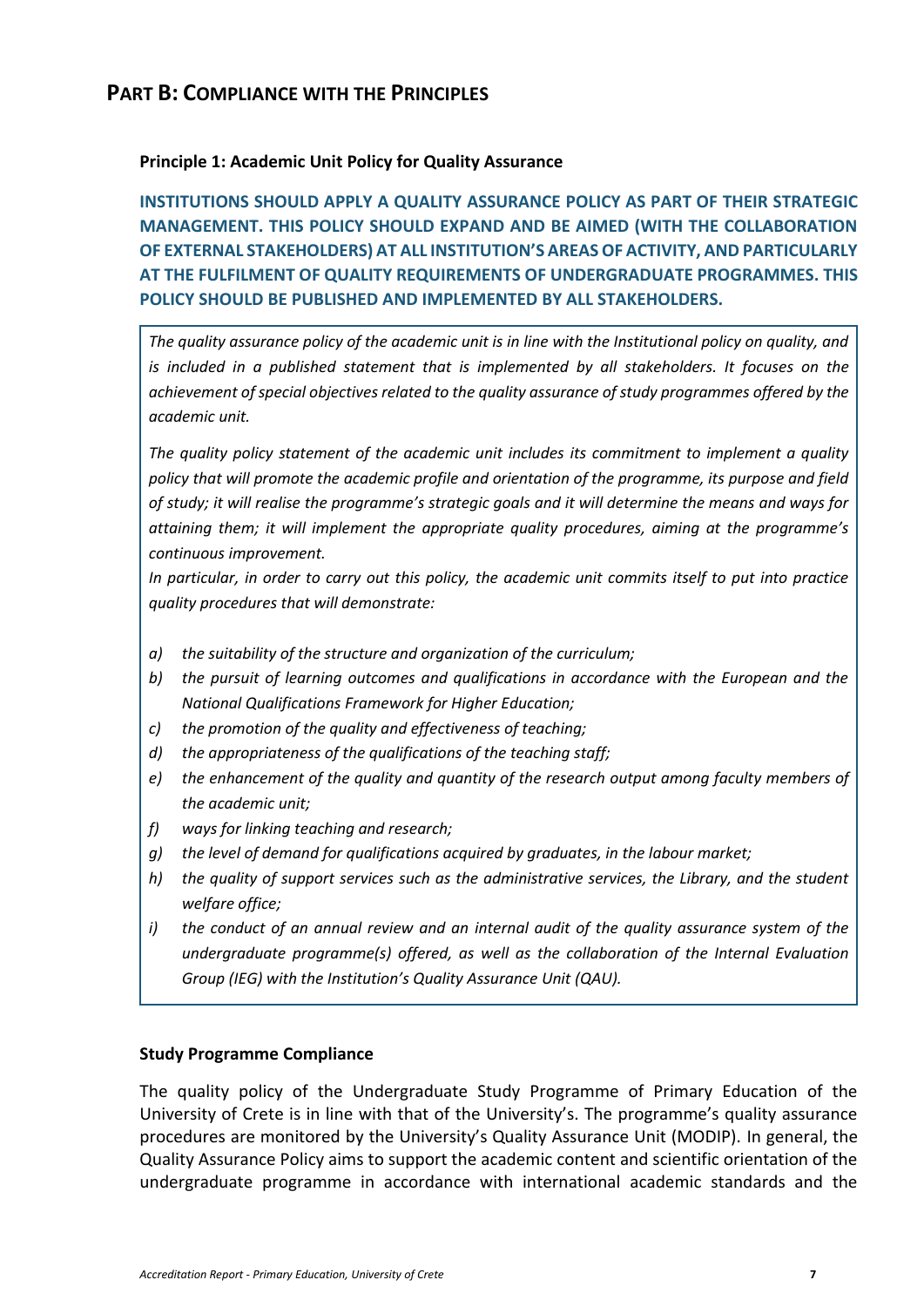current national legislation. To that extent, there is a policy in place for improving the educational experience of undergraduate students, the quality and quantity of the overall research output of the department, as well as the introduction of innovative teaching and practical training techniques. Furthermore, such policy extents to the continual monitoring and improvement of human resources, the overall structure of the organization, extroversion and mobility and promotion-recognition.

The main dimensions of the Department's quality assurance policy concern the following:

- Promoting the quality of teaching and research work, linking teaching to research and disseminating innovative practices.
- The active participation of students in the teaching-learning process.
- Enhancing staff and student mobility.
- Promoting cooperation with other university departments and research centres (at a national and international level).
- Strengthening of its relations and interactions with the local and wider community.
- Supporting the continuous improvement of the working conditions of the teaching, research and administrative staff.

Overall, the EEAP finds the quality assurance action plan of the department satisfactory and in compliance with the recommendations of the external evaluation. In particular, the quality assurance processes are coordinated and supervised by OMEA in collaboration with the MODIP of the institution. The various tasks of OMEA are brought about through its collaboration with various academic, student, and external bodies. In particular, valuable feedback is being obtained on a continual basis from the programme studies committee, the department meetings, the analysis of student evaluation reports, as well as the engagement of various stakeholders from the local school system.

The EEAP also found the quality assurance policy of the Department of Primary Education, as well-focused on all aspects mentioned above.

#### **Panel Judgement**

| <b>Principle 1: Academic Unit Policy for Quality</b> |  |  |
|------------------------------------------------------|--|--|
| <b>Assurance</b>                                     |  |  |
| Fully compliant                                      |  |  |
| Substantially compliant                              |  |  |
| Partially compliant                                  |  |  |
| Non-compliant                                        |  |  |

#### **Panel Recommendations**

None.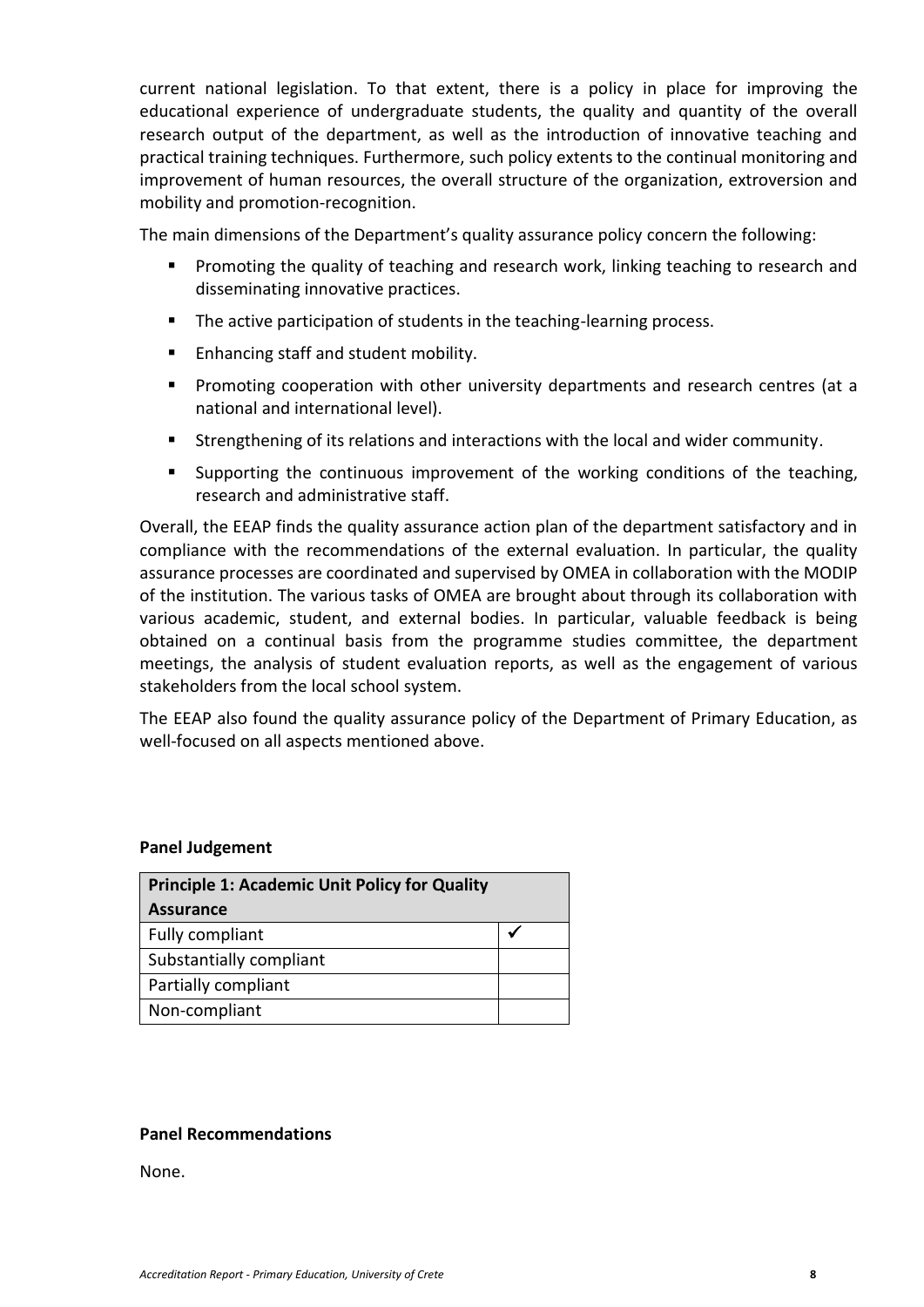#### <span id="page-8-0"></span>**Principle 2: Design and Approval of Programmes**

**INSTITUTIONS SHOULD DEVELOP THEIR UNDERGRADUATE PROGRAMMES FOLLOWING A DEFINED WRITTEN PROCESS WHICH WILL INVOLVE THE PARTICIPANTS, INFORMATION SOURCES AND THE APPROVAL COMMITTEES FOR THE PROGRAMME. THE OBJECTIVES, THE EXPECTED LEARNING OUTCOMES, THE INTENDED PROFESSIONAL QUALIFICATIONS AND THE WAYS TO ACHIEVE THEM ARE SET OUT IN THE PROGRAMME DESIGN. THE ABOVE DETAILS AS WELL AS INFORMATION ON THE PROGRAMME'S STRUCTURE ARE PUBLISHED IN THE STUDENT GUIDE.**

*Academic units develop their programmes following a well-defined procedure. The academic profile and orientation of the programme, the objectives, the subject areas, the structure and organisation, the expected learning outcomes and the intended professional qualifications according to the National Qualifications Framework for Higher Education are described at this stage. The approval or revision process for programmes includes a check of compliance with the basic requirements described in the Standards, on behalf of the Institution's Quality Assurance Unit (QAU).*

*Furthermore, the programme design should take into consideration the following:*

- *the Institutional strategy*
- *the active participation of students*
- *the experience of external stakeholders from the labour market*
- *the smooth progression of students throughout the stages of the programme*
- *the anticipated student workload according to the European Credit Transfer and Accumulation System*
- *the option to provide work experience to the students*
- *the linking of teaching and research*
- *the relevant regulatory framework and the official procedure for the approval of the programme by the Institution*

## **Study Programme Compliance**

The Department of Primary Education of the University of Crete follows a well-defined procedure for implementing the University's mission. The Department has designed a course of study that is appropriate and meets universally accepted standards for teacher preparation. The Department offers a four-year Bachelor programme in Education for primary school teachers. The programme was revised during the academic year 2014-15 according to the official procedures for the approval of the programme by the institution and to the recommendations included in the External Evaluation Report. Annual revisions are also made based on course evaluations conducted by the students, staff's feedback, and the views of different stakeholders.

The main aim of the department is to provide graduates with the appropriate equipment to successfully work in the field as competent teachers and educators with broad pedagogical knowledge and sensitivity towards contemporary educational issues that affect students' wellbeing. Publications of teaching staff are used for teaching purposes. There is also a strong link between the research work contacted by the members of the department with the courses of the programme of study. The internal quality assurance board successfully promotes its objectives and the smooth progression of students throughout the stages of the programme.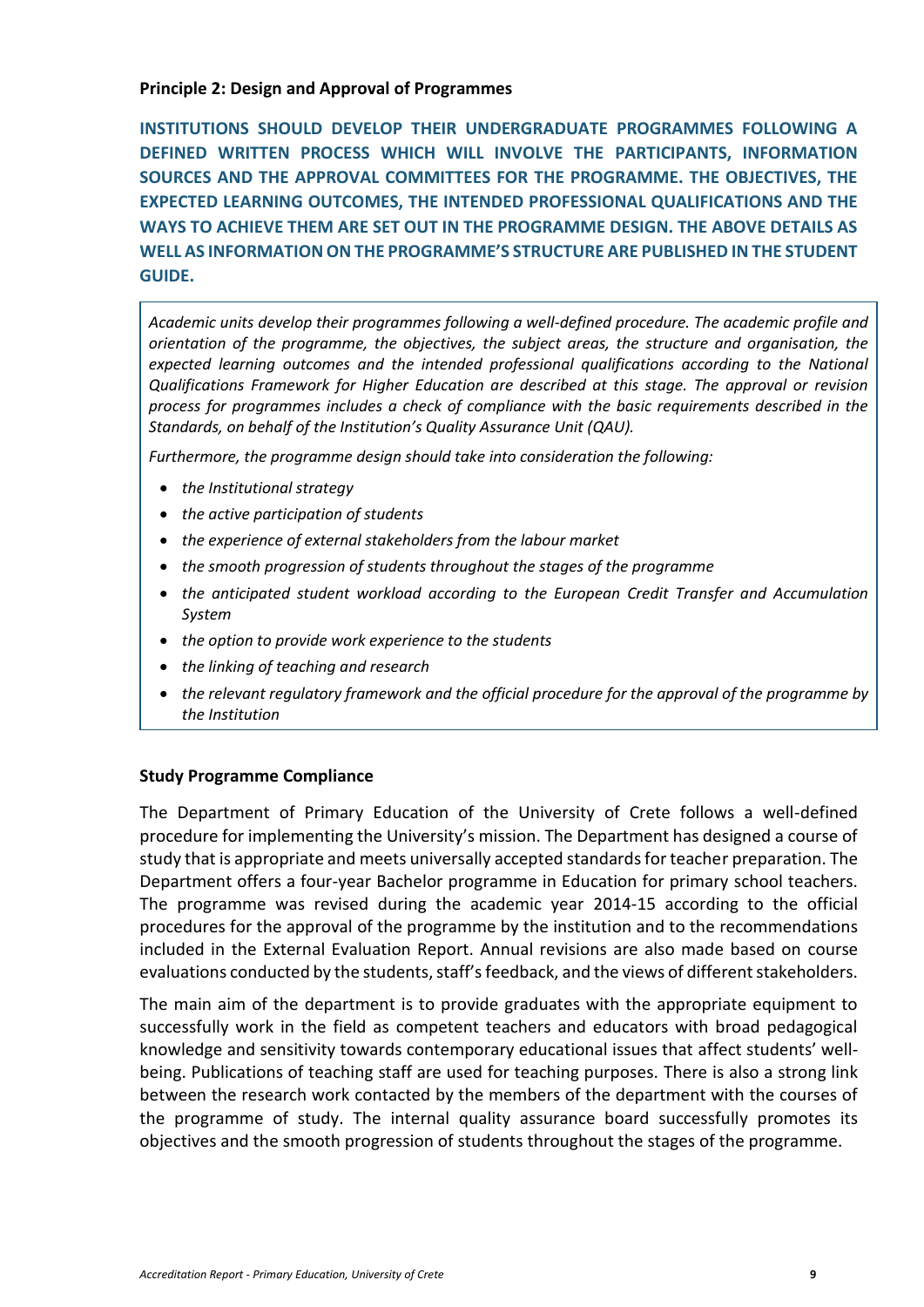The structure of the programme consists of 5 sectors:

- Educational Science and Sociology of Education
- Educational Psychology and Research Methods
- Curriculum Development, Teaching Methodology, and Educational Technology
- Humanities and Social Studies
- Pure Sciences

A total of 842 students are enrolled in the programme. The student workload is in compliance with the European Credit Transfer and Accumulation System (ECTS). The studies are structured in 8 semesters with workload of approximately 30 ECTS per semester and up to 60 courses needed for graduation or 57 courses plus an undergraduate thesis. Twenty-two courses, two semesters of School Internship and four courses of English language are mandatory consisting of a total of 28 compulsory courses for graduating. The courses dedicated to Music and Art are not compulsory. The remaining courses are either restricted elective or free elective courses. Additional compulsory courses on teaching Maths and Language should be offered in order to provide a better balance among the compulsory courses of the programme.

Students have the option of completing an undergraduate thesis, which is equivalent to three elective courses (=12 ECTS). There are also some general and specific criteria that are required for the acceptance of students' application for the development of a thesis, as well as a number of prerequisites for the submission of such an application.

The programme design allows students to develop their own structure of studies and it is characterized by flexibility that supports a student – centred curriculum. Thus, the programme has been designed so as to satisfy different career orientations. However, the EEAP notes that additional opportunities can be offered to the students of the Department regarding their participation in research courses. For example, elective courses on quantitative and qualitative research could be offered by the Department apart from the compulsory course on research. In addition, there are some concerns about the equivalence of the students' degrees due to the large percentage of the elective courses in their programme guide. Therefore, it is recommended that the number of the core and obligatory courses should be significantly increased.

The School Internship is mandatory for all students and is organized in two overlapping levels corresponding to the 7th and 8th semester of study. It aims at providing practical skills that are necessary for students to undertake their future role as teachers at schools. It gives the opportunity to students to conduct small scale investigations, to develop teaching plans and to teach cooperatively. However, the time allocated to School Internship (=2 semesters) and the students' workload (=12 ECTS) are not sufficient in comparison to the European and international duration standards. Moreover, the limited time of the internship negatively affects the fulfilment of the programme's learning outcomes. It is worth mentioning that students and graduates have suggested an increase of the number of semesters allocated to the school internship and they have expressed their disappointment for the pandemic lockdown that forced students to stay out of schools. The EEAP has been informed by the president of the departmental work experience committee that the staff is working on simulations that should allow the students to be actively involved in realistic classroom environment, especially during this semester.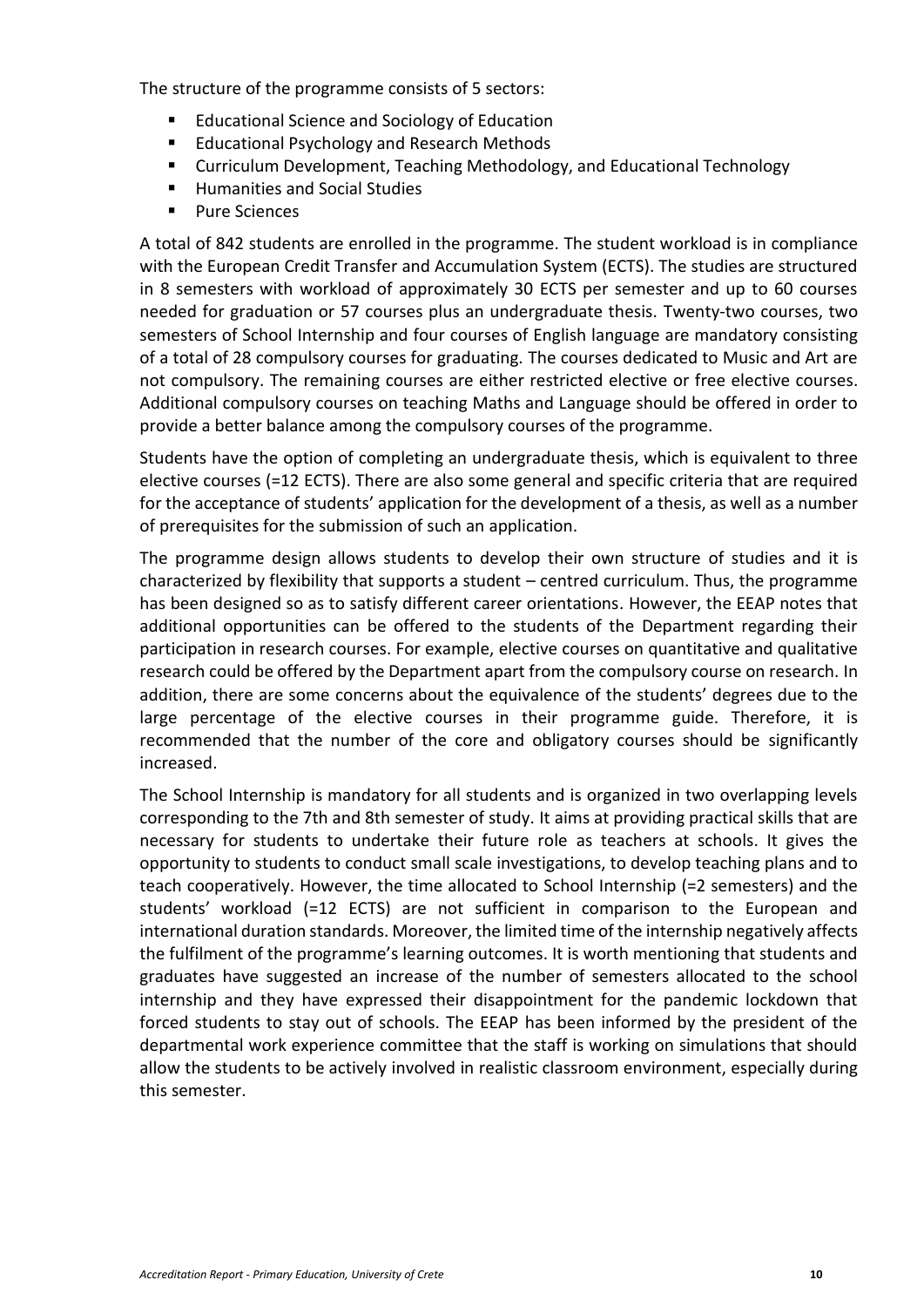#### **Panel Judgement**

| <b>Principle 2: Design and Approval of Programmes</b> |  |  |
|-------------------------------------------------------|--|--|
| Fully compliant                                       |  |  |
| Substantially compliant                               |  |  |
| Partially compliant                                   |  |  |
| Non-compliant                                         |  |  |

#### **Panel Recommendations**

- Additional opportunities can be offered to the students of the Department regarding their participation in research courses. For example, elective courses on quantitative and qualitative research could be offered by the Department apart from the compulsory course on research.
- The number of the core and obligatory courses should be significantly increased and obligatory seminars in teaching Maths and Greek Language should be added.
- The time allocated to School Internship should be increased.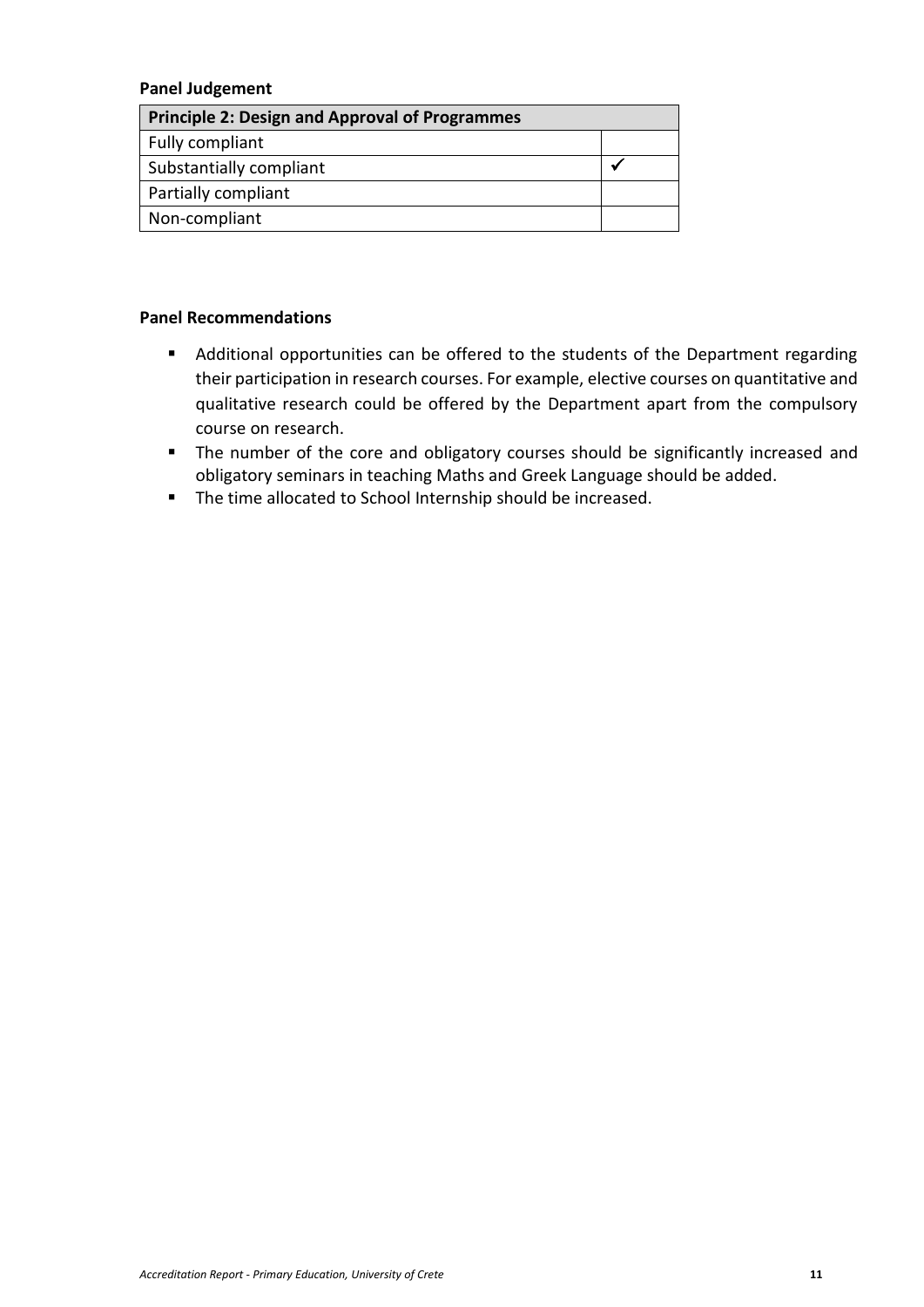## <span id="page-11-0"></span>**Principle 3: Student- centred Learning, Teaching and Assessment**

## **INSTITUTIONS SHOULD ENSURE THAT THE UNDERGRADUATE PROGRAMMES ARE DELIVERED IN A WAY THAT ENCOURAGES STUDENTS TO TAKE AN ACTIVE ROLE IN CREATING THE LEARNING PROCESS. THE ASSESSMENT METHODS SHOULD REFLECT THIS APPROACH.**

*Student-centred learning and teaching play an important role in stimulating students' motivation, selfreflection and engagement in the learning process. The above entail continuous consideration of the programme's delivery and the assessment of the related outcomes.*

*The student-centred learning and teaching process*

- *respects and attends to the diversity of students and their needs, enabling flexible learning paths;*
- *considers and uses different modes of delivery, where appropriate;*
- *flexibly uses a variety of pedagogical methods;*
- *regularly evaluates and adjusts the modes of delivery and pedagogical methods aiming at improvement;*
- *regularly evaluates the quality and effectiveness of teaching, as documented especially through student surveys;*
- *reinforces the student's sense of autonomy, while ensuring adequate guidance and support from the teaching staff;*
- *promotes mutual respect in the student - teacher relationship;*
- *applies appropriate procedures for dealing with students' complaints.*

#### *In addition:*

- *the academic staff are familiar with the existing examination system and methods and are supported in developing their own skills in this field;*
- *the assessment criteria and methods are published in advance;*
- *the assessment allows students to demonstrate the extent to which the intended learning outcomes have been achieved. Students are given feedback, which, if necessary is linked to advice on the learning process;*
- *student assessment is conducted by more than one examiner, where possible;*
- *the regulations for assessment take into account mitigating circumstances;*
- *assessment is consistent, fairly applied to all students and carried out in accordance with the stated procedures;*
- *a formal procedure for student appeals is in place.*

#### **Study Programme Compliance**

The structure of the programme favours student-centred teaching, learning, and assessment. Specifically, the Department uses a variety of teaching methods that are student centred. Although the specific methods are within the purview of each instructor, students are encouraged to actively participate in the learning process. Instructors try to stir away from facts and procedural knowledge during lectures, focusing more on conceptual understanding. In addition, there are enrichment opportunities through invited speakers, presentations, and student participation in faculty research and conferences. Furthermore, students are able to choose from a series of elective courses thus cultivating their own individual interests through the programme. Individualized and cooperative learning (which is a necessary condition of a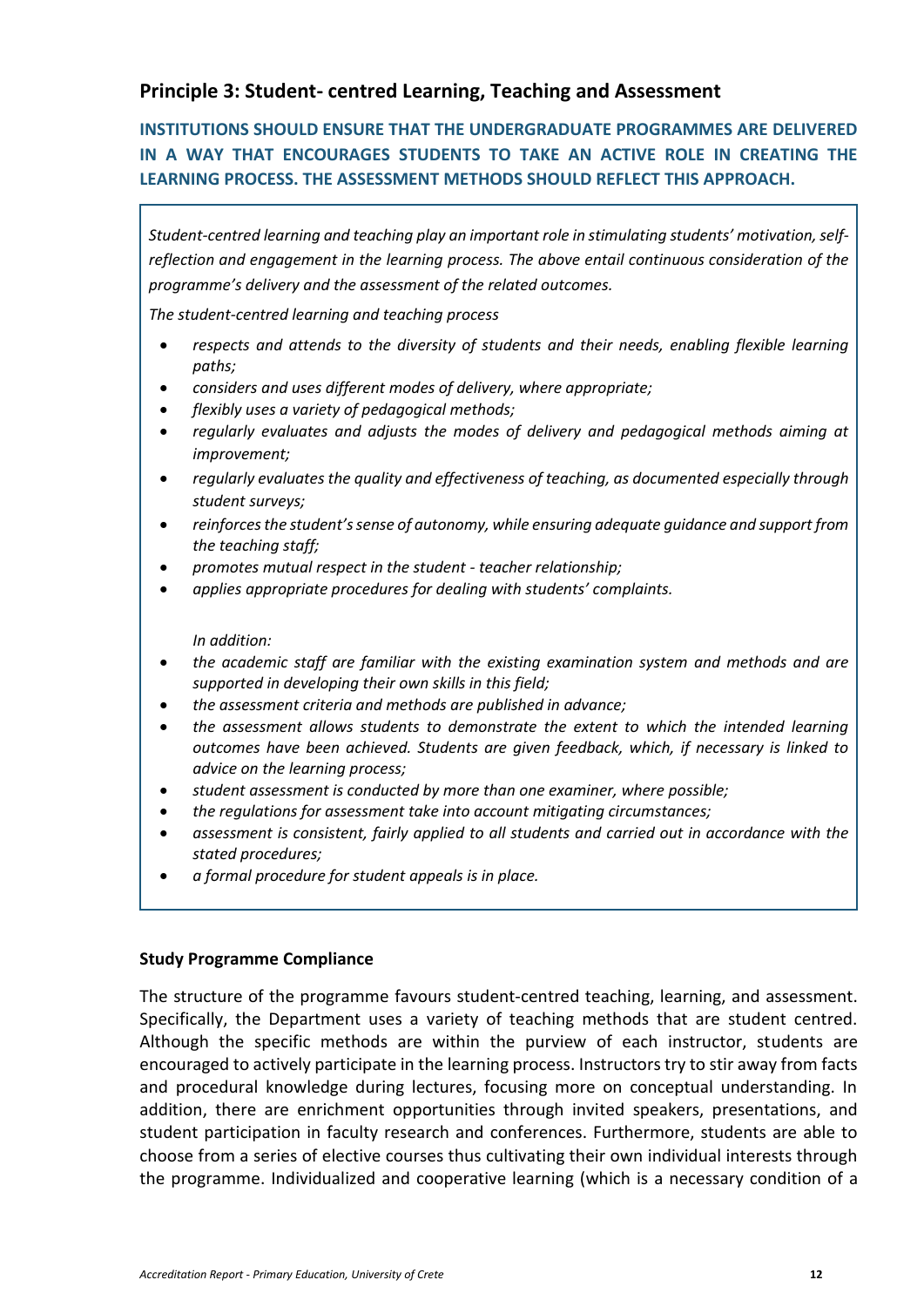student-centred class organization), facilitates differentiation of teaching and learning. Meetings and work in the laboratories can provide further support to all students and individualized support to those who need it more. Moreover, students are given feedback and advice on their work and they have the opportunity to interact with their tutors. Although the follow-up of teaching in small groups in the laboratories is an effective practice, lessons in the amphitheatres with very big audiences should be avoided as they do not comply with studentcentred learning.

Faculty also makes extensive use of new technologies and course management systems, including e-class and Moodle, to support both content delivery and student interaction. Furthermore, all students have an advisor who is regularly available and who has the responsibility to guide students through the programme requirements. me

Assessment is consistent despite the staff shortage and the increasing numbers of students. Therefore, appropriate feedback is provided to the students. Enhanced and differentiated support is also provided to students with disabilities.

Students were thankful for the supportive and encouraging learning environment of the department, the opportunities for personal support as well as the opportunities offered to them for participating in rewarding extra-curricular activities. The staff members care about the quality and effectiveness of their teaching, and they seriously take into account the results of the students' evaluation through student surveys which are regularly analysed and discussed.

Finally, it is worth noting that there is a remarkably high student/faculty ratio which tends to seriously undermine student-centred learning opportunities for all students.

#### **Panel Judgement**

| Principle 3: Student-centred Learning, Teaching and |  |  |
|-----------------------------------------------------|--|--|
| <b>Assessment</b>                                   |  |  |
| Fully compliant                                     |  |  |
| Substantially compliant                             |  |  |
| Partially compliant                                 |  |  |
| Non-compliant                                       |  |  |

#### **Panel Recommendations**

- Lessons in the amphitheatres with very big audiences should be avoided as they do not comply with student-centred learning practices.
- The high student/faculty ratio should be discussed in the Department and appropriate solutions should be searched.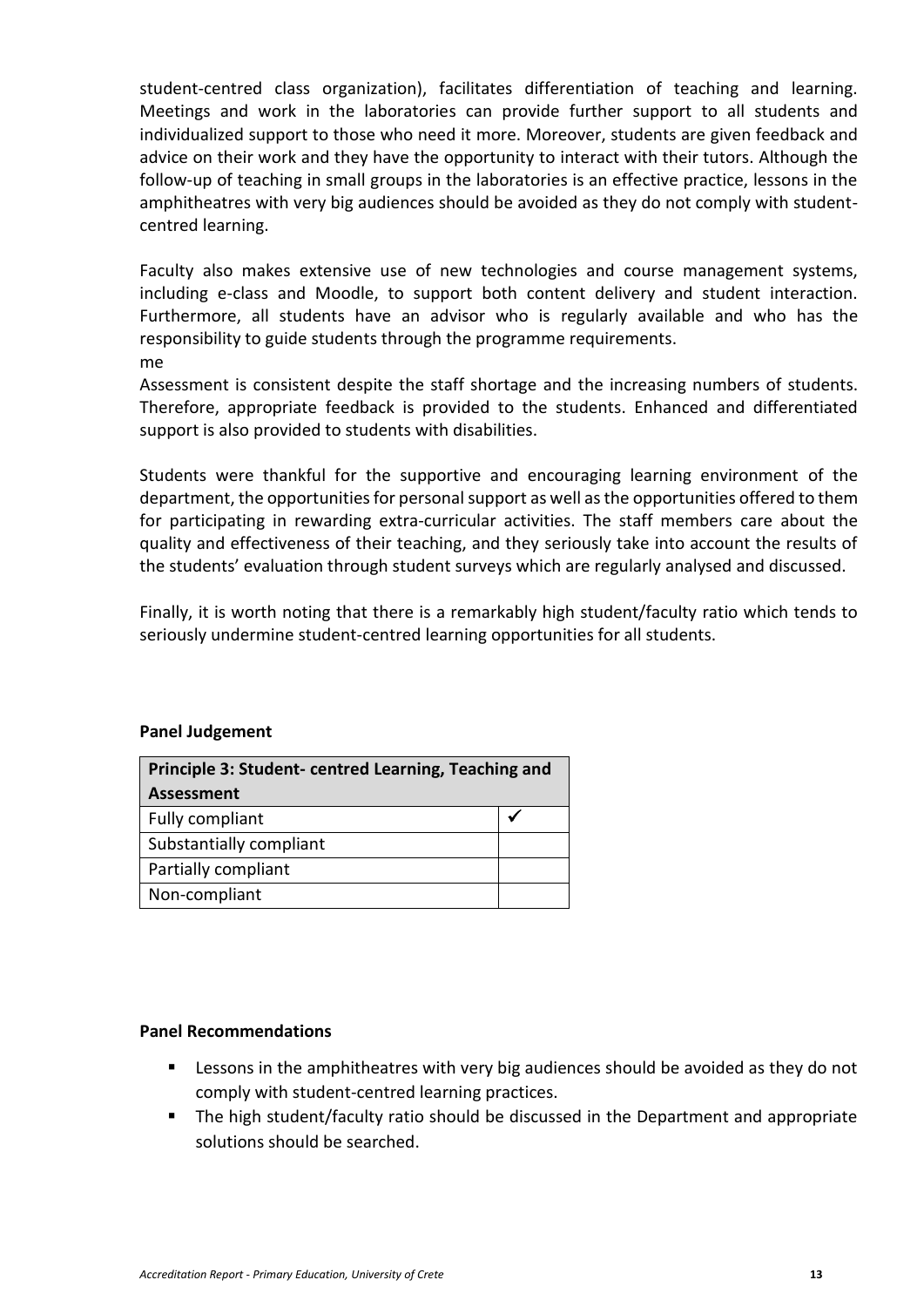<span id="page-13-0"></span>**Principle 4: Student Admission, Progression, Recognition and Certification**

## **INSTITUTIONS SHOULD DEVELOP AND APPLY PUBLISHED REGULATIONS COVERING ALL ASPECTS AND PHASES OF STUDIES (ADMISSION, PROGRESSION, RECOGNITION AND CERTIFICATION).**

*Institutions and academic units need to put in place both processes and tools to collect, manage and act on information regarding student progression.*

*Procedures concerning the award and recognition of higher education degrees, the duration of studies, rules ensuring students progression, terms and conditions for student mobility should be based on the institutional study regulations. Appropriate recognition procedures rely on institutional practice for recognition of credits among various European academic departments and Institutions, in line with the principles of the Lisbon Recognition Convention.*

*Graduation represents the culmination of the students΄ study period. Students need to receive documentation explaining the qualification gained, including achieved learning outcomes and the context, level, content and status of the studies that were pursued and successfully completed (Diploma Supplement).*

#### **Study Programme Compliance**

The Undergraduate Study Programme of Primary Education of the University of Crete is governed by clear regulations related to student admission, duration of studies, student progression, and student mobility. First of all, admission to Higher Education Institutions in Greece, is granted on the basis of scores achieved on the National Entrance Examination. Moreover, there are also alternative ways of admission such as examinations in specific categories for foreign and expatriate scholars, people with special needs, distinguished athletes, transfer students etc. The Department of Primary Education grants a single degree which enables the holder to be appointed as an educator in primary schools or to provide pedagogical services outside the school. The minimum number of semesters required to obtain the degree is eight (8).

The courses cover all the important aspects of modern trends in Education Sciences. In order to facilitate their students, they are given a Degree Plan, which they gradually complete. The department requires a completion of 240 ECTS over a minimum of a 4-year study. The department applies the ECTS system across the curriculum, which allows easy transfer among European universities. Further, the Department offers to the students the Diploma Supplement.

The students and graduates of the department expressed with very flattering comments about the excellent climate of cooperation with the academic staff of the department as well as about their curriculum regarding the wide variety of courses offered and the graduate thesis.

Student mobility is encouraged via the ERASMUS project. The students usually take advantage of this opportunity between the 6th and the 8th semester of their studies. More specifically, the Department has developed partnerships with 31 universities from 14 countries (Austria, Belgium, France, Germany, Denmark, Italy, Iceland, Spain, Cyprus, Netherlands, Poland, Slovakia, Turkey, Czech Republic).

Department's undergraduate programme works sufficiently well, and indeed produces a relatively large body of excellent students. This fact is reflected by successful careers of the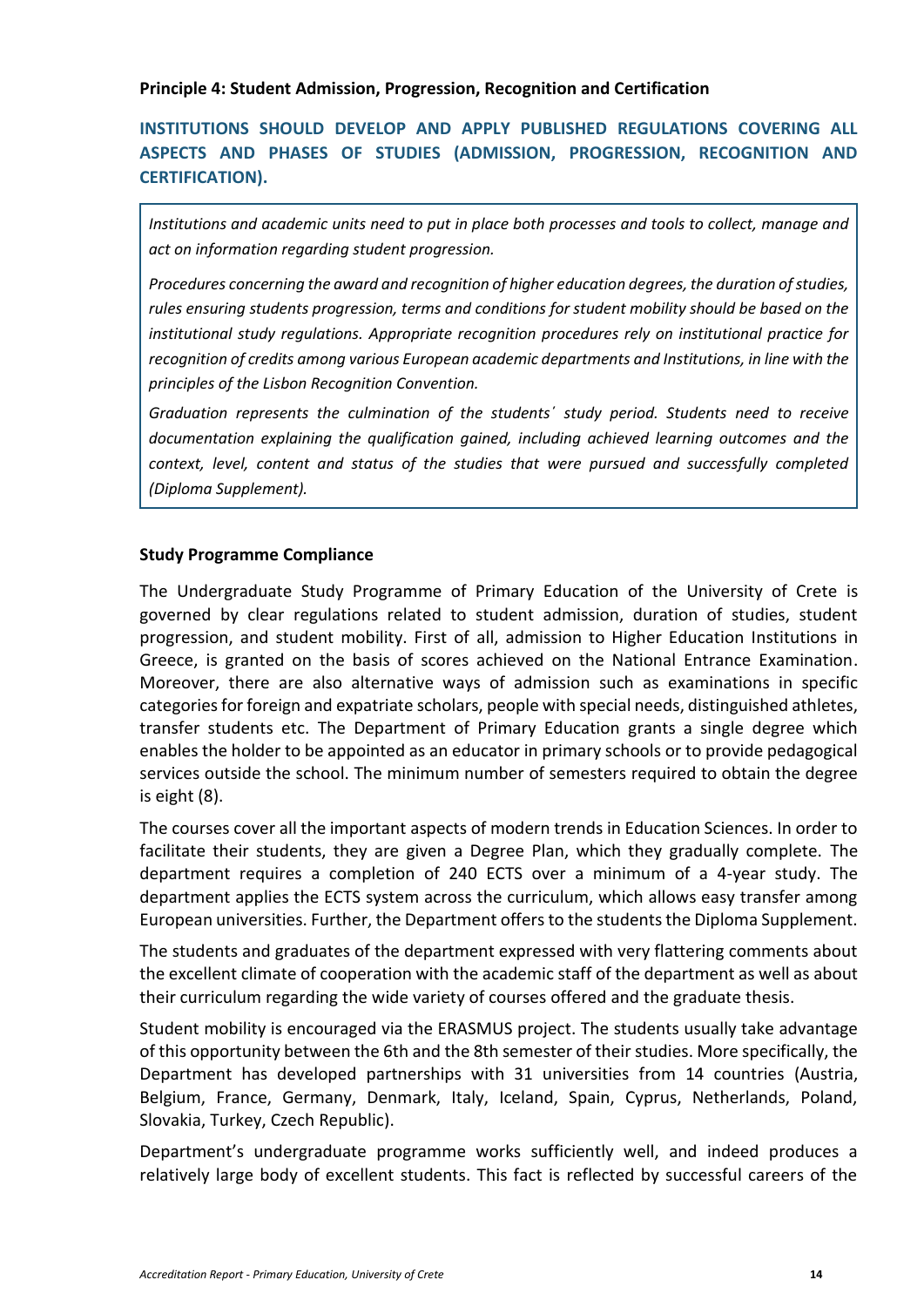Alumni in a wide range of professions; for example, the acceptance of students to top graduate schools all over the world for PhD studies.

#### **Panel Judgement**

| Principle 4: Student Admission, Progression, Recognition and |  |  |
|--------------------------------------------------------------|--|--|
| <b>Certification</b>                                         |  |  |
| Fully compliant                                              |  |  |
| Substantially compliant                                      |  |  |
| Partially compliant                                          |  |  |
| Non-compliant                                                |  |  |

#### **Panel Recommendations**

■ Students should be encouraged to participate in the Erasmus Project. The Department could offer extra support (including financial) to students who like to participate.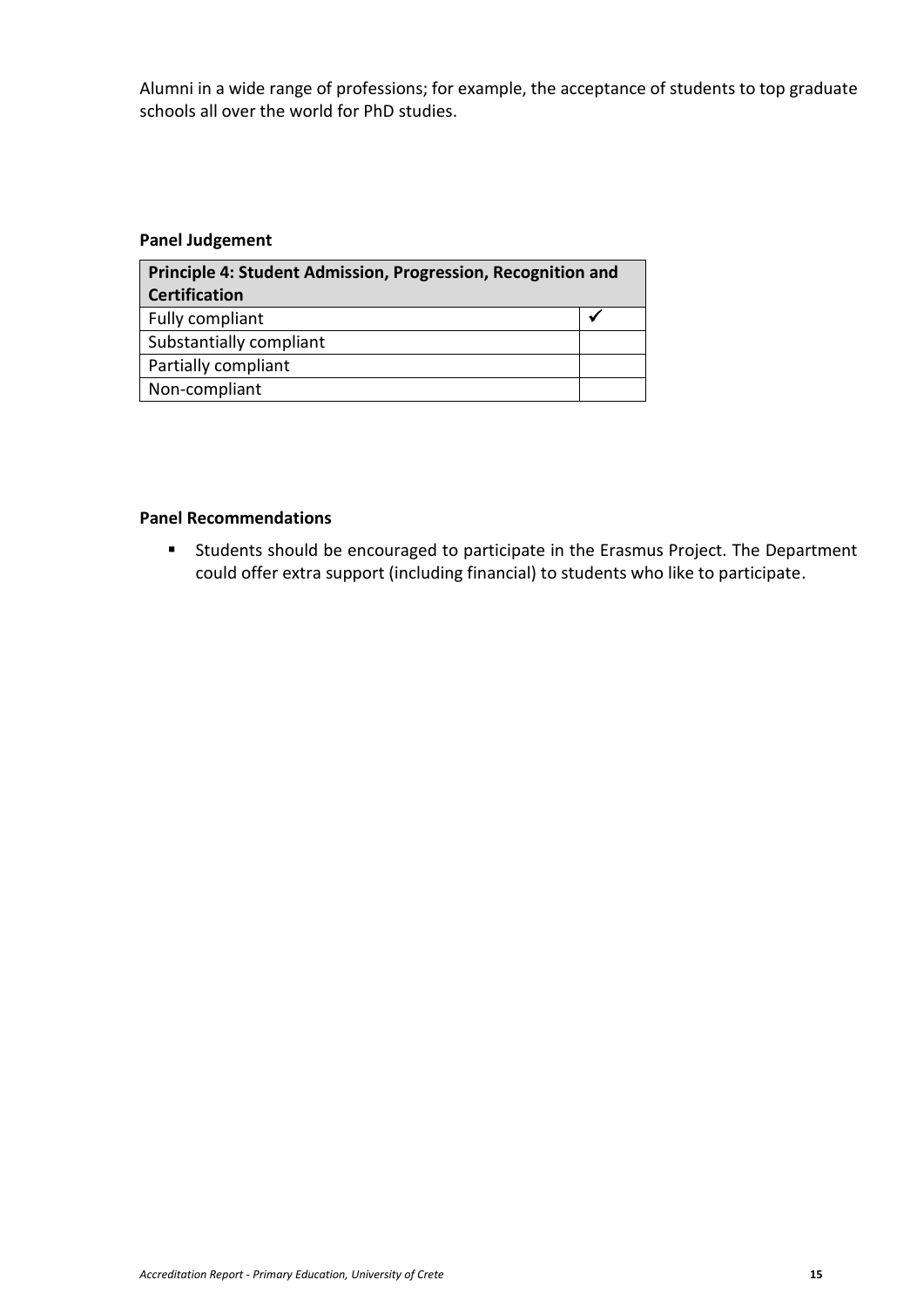## <span id="page-15-0"></span>**INSTITUTIONS SHOULD ASSURE THEMSELVES OF THE QUALIFICATIONS AND COMPETENCE OF THE TEACHING STAFF. THEY SHOULD APPLY FAIR AND TRANSPARENT PROCESSES FOR THE RECRUITMENT AND DEVELOPMENT OF THE TEACHING STAFF.**

*The Institutions and their academic units have a major responsibility as to the standard of their teaching staff providing them with a supportive environment that promotes the advancement of their scientific work. In particular, the academic unit should:*

- *set up and follow clear, transparent and fair processes for the recruitment of properly qualified staff and offer them conditions of employment that recognize the importance of teaching and research;*
- *offer opportunities and promote the professional development of the teaching staff;*
- *encourage scholarly activity to strengthen the link between education and research;*
- *encourage innovation in teaching methods and the use of new technologies;*
- *promote the increase of the volume and quality of the research output within the academic unit;*
- *follow quality assurance processes for all staff members (with respect to attendance requirements, performance, self-assessment, training etc.);*
- *develop policies to attract highly qualified academic staff.*

#### **Study Programme Compliance**

The Undergraduate Programme of Primary Education comprises 19 DEP members, 9 EDIP members and 3 special teaching staff (EEP) members. Also, the programme is implemented with the assistance of a small number of contractor teachers hired each academic year. Their number depends on the total number of credits/positions that the University of Crete will receive from the Ministry of Education, as well as their distribution to the Departments by the Senate.

It should be noted that the number of faculty members in the Department has been significantly decreased during the last years due to retirement and non-replacement of faculty members. More specifically, during the period 2007-2018, 14 faculty members have retired and only 4 new members have been appointed.

The faculty members bring diverse expertise and research interests to the Programme and its curriculum. All faculty members have numerous publications in international scientific journals, and participation in national and international conferences. They also have very good relations with one another and have established collaborations amongst them. One category of teaching staff that has seen a large increase in the Department is the one of the EDIP. Most of them are engaged in the School Internship of the students and in addition they teach courses (as independent teaching) according to the provisions of the law. EDIP members reported very positive experiences with senior faculty, both in terms of support and department climate. Faculty also reported a fair division of labour in terms of service to the Department. However, the Department does not have a formal mentoring process. It would be beneficial to start working on a specific mentoring system due to the increasing number of EDIP members who will benefit from such a specific system.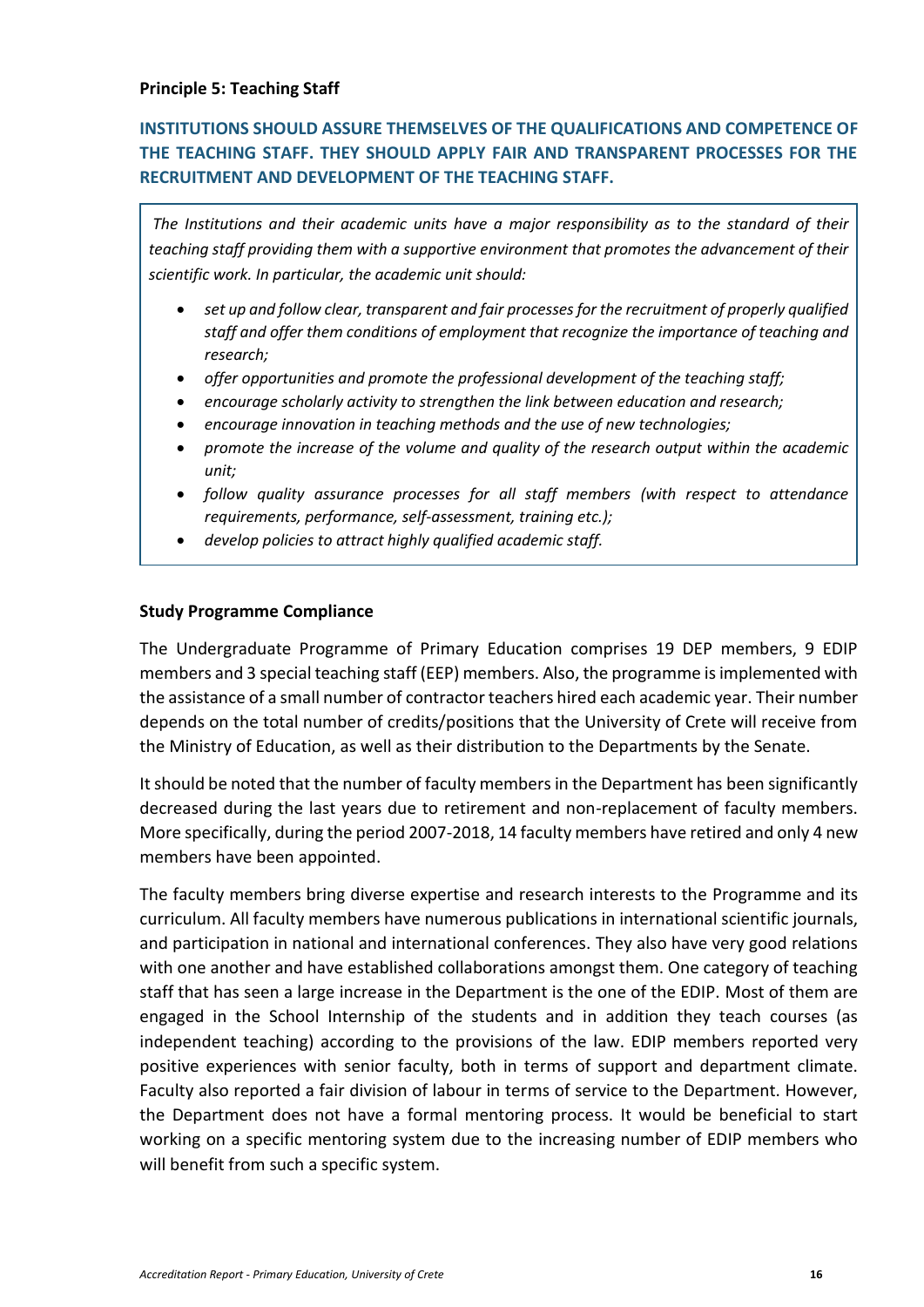The EEAP also noted the lack of a specialized DEP member in educational research. Since the EEAP was informed about two positions received by the Department, it is recommended that one of them should be placed regarding the appointment of such a member.

The Department has a disciplined and transparent approach for recruitment and promotion. Faculty members are recruited and promoted based on meritocratic methods of evaluation. The composition of the electorate is carried out with special care, so that the members have a formal and substantial academic relevance with the subject matter of the announced position. For this reason, the register of internal and external electors of the Department is utilized, which is as well updated every six months, approved by the Senate of the University, and then posted on the University's website.

Lastly, faculty seem to be on board with innovative teaching approaches and the use of technology, as evidenced in their extensive online teacher training modules and their preparedness and efficacy in moving to a remote and online environment due to the Covid-19.

#### **Panel Judgement**

| <b>Principle 5: Teaching Staff</b> |  |
|------------------------------------|--|
| Fully compliant                    |  |
| Substantially compliant            |  |
| Partially compliant                |  |
| Non-compliant                      |  |

#### **Panel Recommendations**

- It would be beneficial for the Department to develop mentoring and monitoring mechanisms of the EDIP members.
- Since there is a lack of a specialized DEP member in educational research, one of the positions received by the Department must be placed for the appointment of a DEP members with expertise in educational research and strong publication record.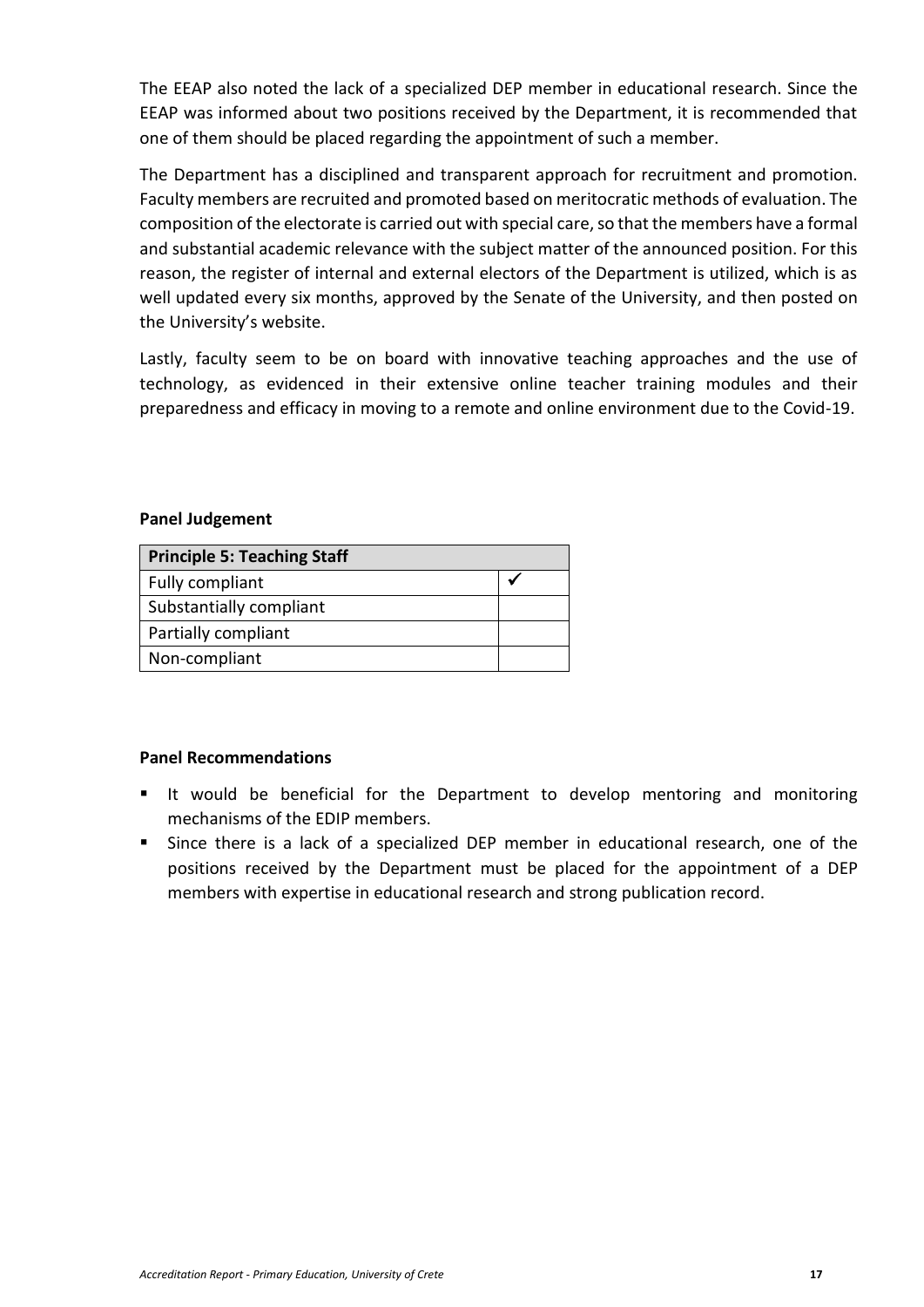#### <span id="page-17-0"></span>**Principle 6: Learning Resources and Student Support**

**INSTITUTIONS SHOULD HAVE ADEQUATE FUNDING TO COVER TEACHING AND LEARNING NEEDS. THEY SHOULD –ON THE ONE HAND– PROVIDE SATISFACTORY INFRASTRUCTURE AND SERVICES FOR LEARNING AND STUDENT SUPPORT AND –ON THE OTHER HAND– FACILITATE DIRECT ACCESS TO THEM BY ESTABLISHING INTERNAL RULES TO THIS END (E.G. LECTURE ROOMS, LABORATORIES, LIBRARIES, NETWORKS, BOARDING, CAREER AND SOCIAL POLICY SERVICES ETC.).**

*Institutions and their academic units must have sufficient funding and means to support learning and academic activity in general, so that they can offer to students the best possible level of studies. The above means could include facilities such as libraries, study rooms, educational and scientific equipment, information and communications services, support or counselling services.*

*When allocating the available resources, the needs of all students must be taken into consideration (e.g. whether they are full-time or part-time students, employed or international students, students with disabilities) and the shift towards student-centred learning and the adoption of flexible modes of learning and teaching. Support activities and facilities may be organised in various ways, depending on the institutional context. However, the internal quality assurance ensures that all resources are appropriate, adequate, and accessible, and that students are informed about the services available to them.*

*In delivering support services the role of support and administrative staff is crucial and therefore they need to be qualified and have opportunities to develop their competences.*

#### **Study Programme Compliance**

The Panel was unable to inspect the facilities in person due to the pandemic. A YouTube video was made available for review where the buildings, laboratories, lecture halls and administrative offices were shown. The fact that the YouTube video has been produced by students, indicates their active involvement and another aspect of student-centred learning.

The department's resources are sufficient and adequately support learning and academic activity. Museums established by the departments' staff, and laboratories facilitate the accomplishment of the department's and students' objectives. It is important to mention the guidance that the IT laboratory and its staff gave to the Department and the University for the Smooth Replacement of the face-to-face teaching to distance learning during the pandemic.

The Department of Primary Education has the necessary facilities and large rooms/amphitheatres for academic learning, where students can attend classes. These rooms are equipped with adequate computers, and audio-visual devices for power point and video presentations.

The two permanent administrative faculty members make their best to support the department, and they are emotionally dedicated to their work which is expanded beyond the regular timetable. The discussion that the EEAP had with the students revealed that when they are in the first year of their studies, they need extra guidance in order to construct their programme. Although the administrative faculty members have been described as friendly and accessible, it is not possible to serve hundreds of students adequately and without a personal cost. Therefore,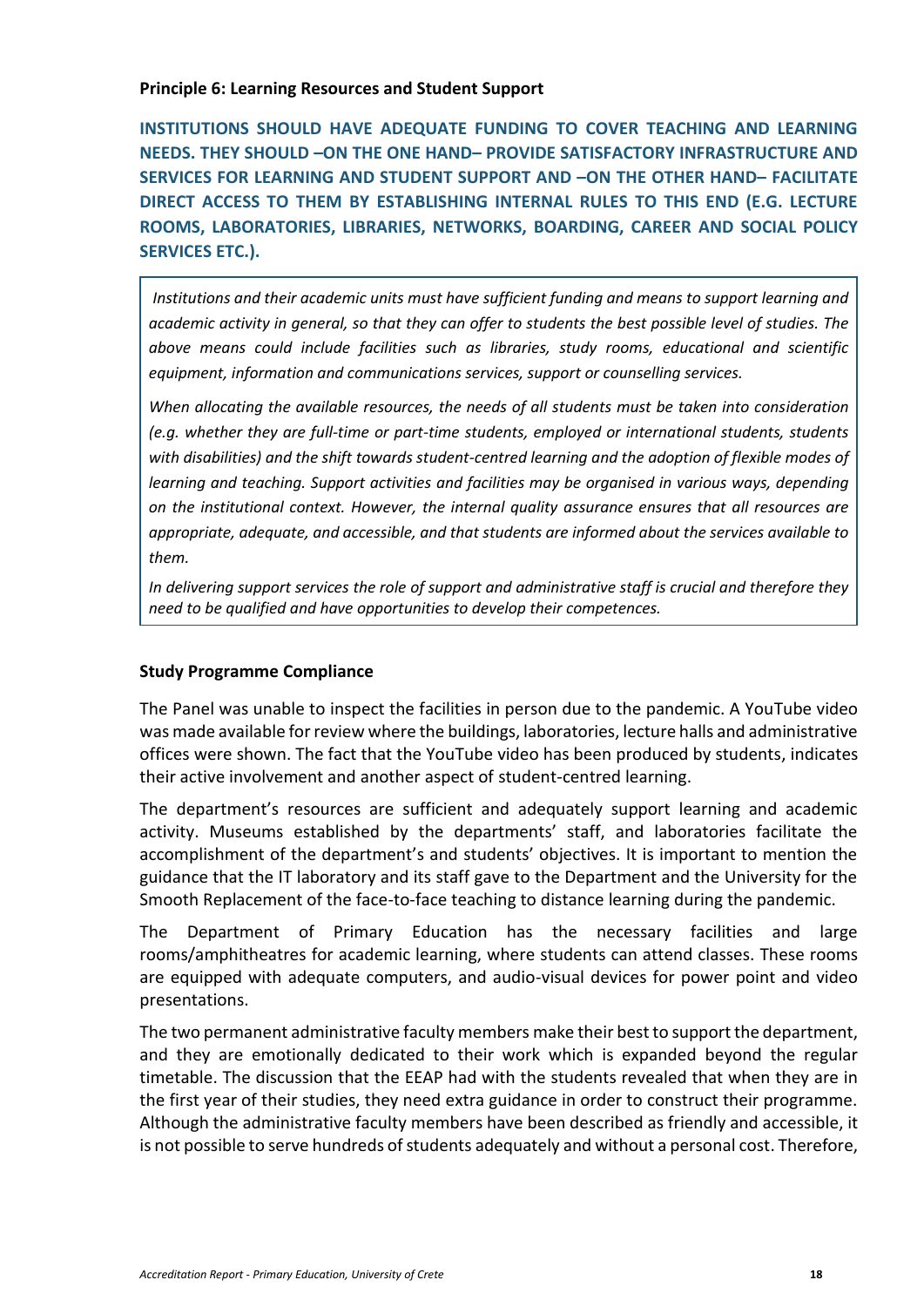the EEAP has noticed that the administrative support of the department is insufficient for the smooth progression of students throughout the stages of their studies.

The Department is greatly appreciated by the external stakeholders in the community, who believe that the students are well trained, and that the department is a valuable partner in the community.

#### **Panel Judgement**

| <b>Principle 6: Learning Resources and Student Support</b> |  |
|------------------------------------------------------------|--|
| Fully compliant                                            |  |
| Substantially compliant                                    |  |
| Partially compliant                                        |  |
| Non-compliant                                              |  |

## **Panel Recommendations**

■ The EEAP has noticed that the administrative support of the department is insufficient. Therefore, the Department should find ways to employ additional administrative staff.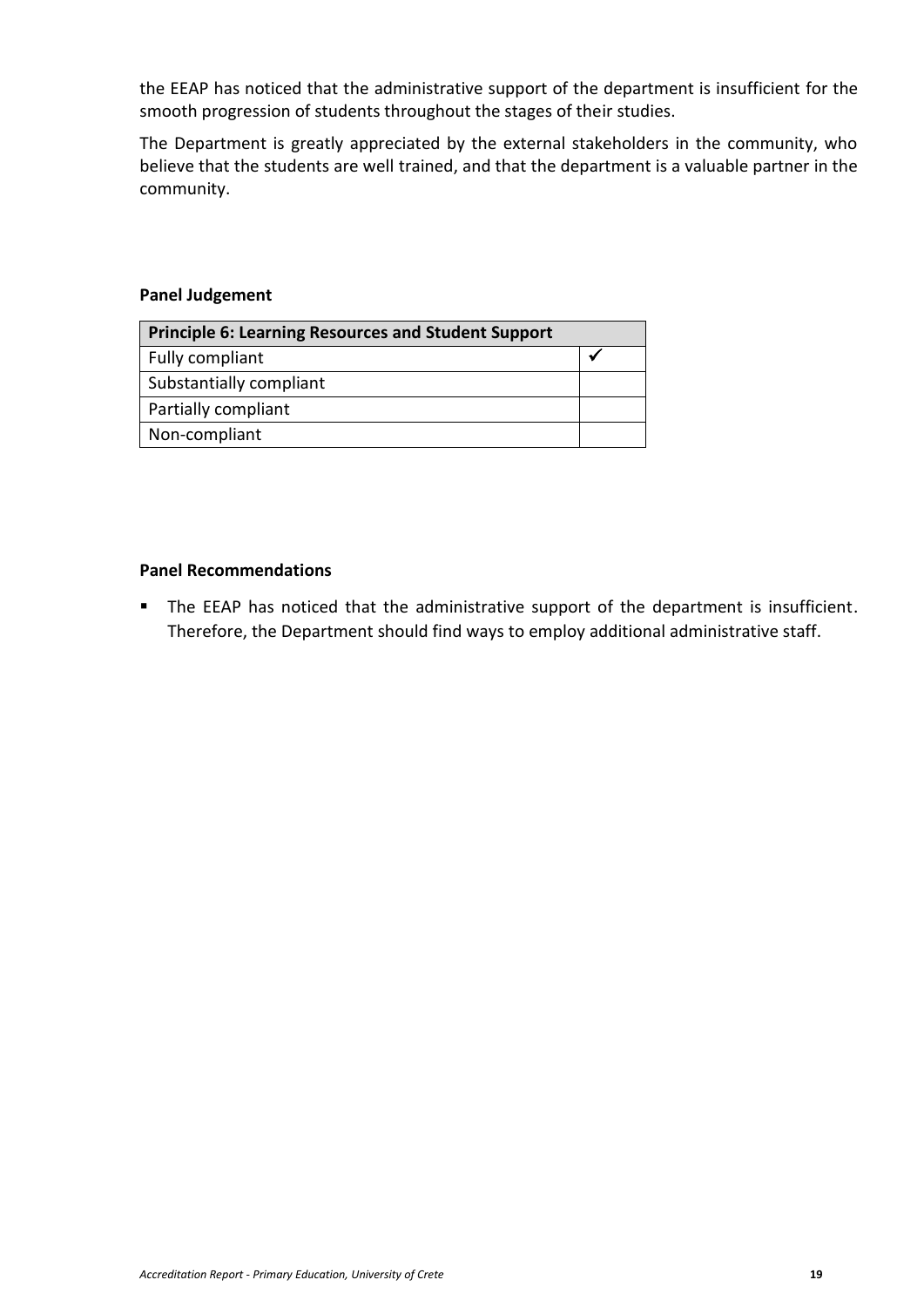#### <span id="page-19-0"></span>**Principle 7: Information Management**

**INSTITUTIONS BEAR FULL RESPONSIBILITY FOR COLLECTING, ANALYSING AND USING INFORMATION, AIMED AT THE EFFICIENT MANAGEMENT OF UNDERGRADUATE PROGRAMMES OF STUDY AND RELATED ACTIVITIES, IN AN INTEGRATED, EFFECTIVE AND EASILY ACCESSIBLE WAY.**

*Institutions are expected to establish and operate an information system for the management and monitoring of data concerning students, teaching staff, course structure and organisation, teaching and provision of services to students as well as to the academic community.*

*Reliable data is essential for accurate information and for decision making, as well as for identifying areas of smooth operation and areas for improvement. Effective procedures for collecting and analysing information on study programmes and other activities feed data into the internal system of quality assurance.*

*The information gathered depends, to some extent, on the type and mission of the Institution. The following are of interest:*

- *key performance indicators*
- *student population profile*
- *student progression, success and drop-out rates*
- *student satisfaction with their programme(s)*
- *availability of learning resources and student support*
- *career paths of graduates*

*A number of methods may be used for collecting information. It is important that students and staff are involved in providing and analysing information and planning follow-up activities.*

#### **Study Programme Compliance**

The Department of Primary Education aims at providing students with the theoretical knowledge, research and critical thinking skills, and practical training in Primary education in accordance with the European and the National Qualifications Framework for Higher Education. The EEAP has determined that the Department has established procedures and collects adequate data concerning students, faculty, course organization and structure. In fact, the Department has developed several indicators of student response to the requirements of the undergraduate programme:

- Structure and organization of the programme: Curriculum content, courses statistics, description of course syllabus, and allocated ECTS.
- Students' numbers in the Department and gender balance, duration of studying, and statistics on duration of studies and students' mobility. For example, data on average duration of study and number of graduates from the academic year 2015-16 to the year 2019-20 were presented with an average duration of study in years from 4.17 to 4.59 respectively and a number of graduates from 177 to 141 respectively. It should be stressed that the average duration of the fourth-year courses at the University of Crete is nine months longer. On the other hand, student mobility is very restricted.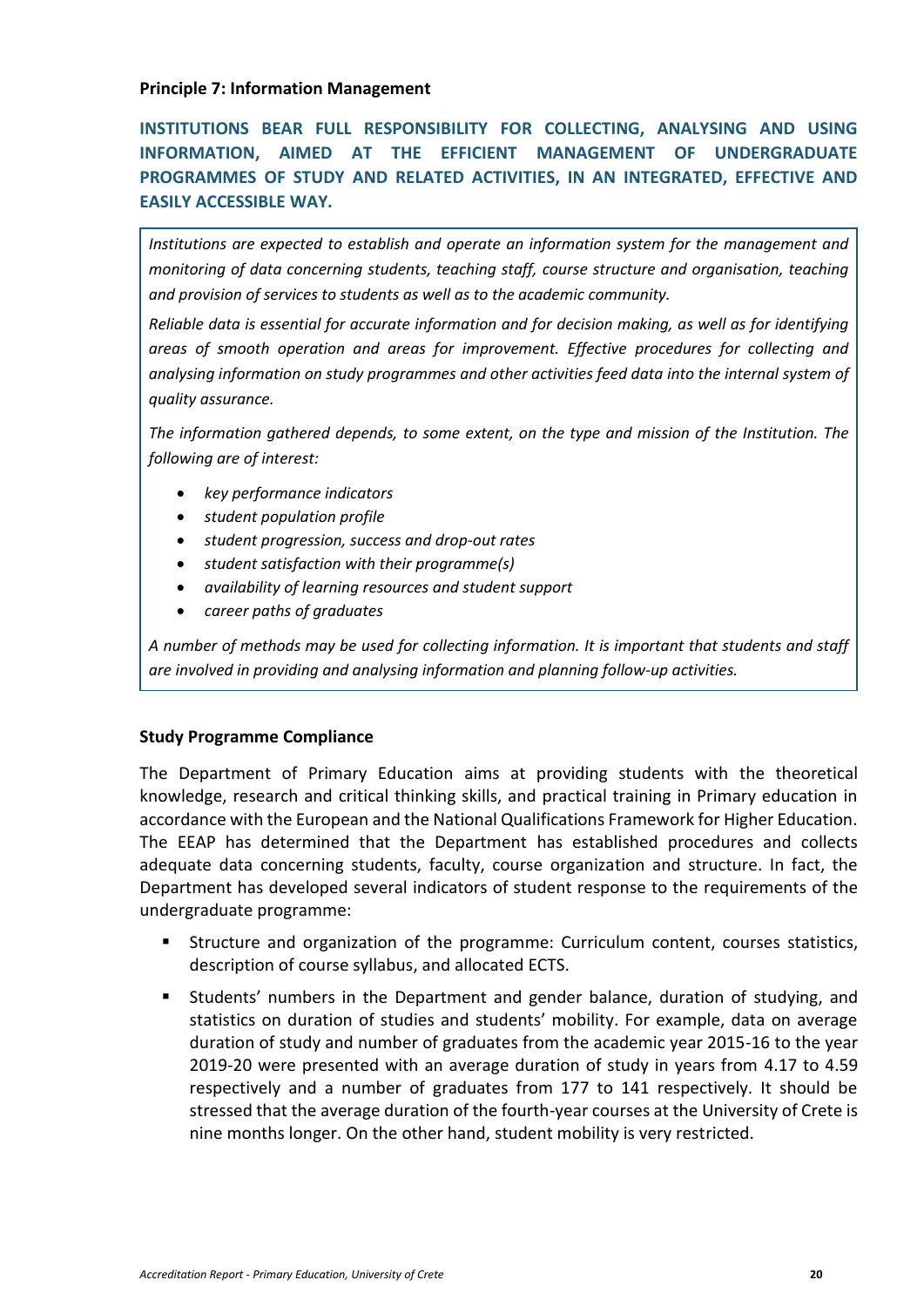- Teaching staff: percentages of permanent and non-permanent staff and gender balance, staff recruitment per year, staff mobility, participation in collaborative projects (i.e., Erasmus, Leonardo) per year, number of doctoral theses per staff.
- Teaching staff: percentages of permanent and non-permanent staff and gender balance, staff recruitment per year, staff mobility, participation in collaborative projects (i.e., Erasmus) per year, number of doctoral theses per staff.
- Financial information- funding: internal funding of research, research with European cofunding, Department' s funding through the Government and University's budget.
- Research activities- production and recognition of research: publications in refereed journal, books, presentations in conferences, citations, prizes and distinctions.

Internal evaluations take place and students are asked to provide feedback of their courses and teaching staff. Specifically, information is collected and examined on a variety of quality indicators, including the aforementioned. Further, this information is directly shared with the information system of MODIP and ΗΑΗΕ.

The students gave feedback to the EEAP indicating that they value and rate all courses highly. They feel that the courses prepare them well for the job force and provide a good connection between practice and research. They are very satisfied by the variety of the teaching topics. In addition, students believe that they are well prepared to be engaged in research in particular via the completion of the thesis and the seminars offered by the programme.

Alumni feel connected with the Department and are welcomed to participate in educational opportunities (e.g., symposia, conferences, seminars, PhD programmes). This is important since it increases the bond among students, as well as faculty and graduates. This increases potential for future collaborations, teaching opportunities and availability of practical experiences. However, the Department does not seem to collect data on student employability and the career path of graduates. This is helpful data regarding the Department's ability to provide positions to its graduates, and also to foster future connections and collaborations.

Overall, the EEAP believes that the frequency of satisfaction surveys and the decisions being made following the analysis of these data is sufficient.

#### **Panel Judgement**

| <b>Principle 7: Information Management</b> |  |  |
|--------------------------------------------|--|--|
| Fully compliant                            |  |  |
| Substantially compliant                    |  |  |
| Partially compliant                        |  |  |
| Non-compliant                              |  |  |

#### **Panel Recommendations**

**•** The Department should consider more systematic collection and analysis of alumni data. More specifically, the Department should consider establishing methods for gathering information related to job placements and academic careers of the Department's graduates.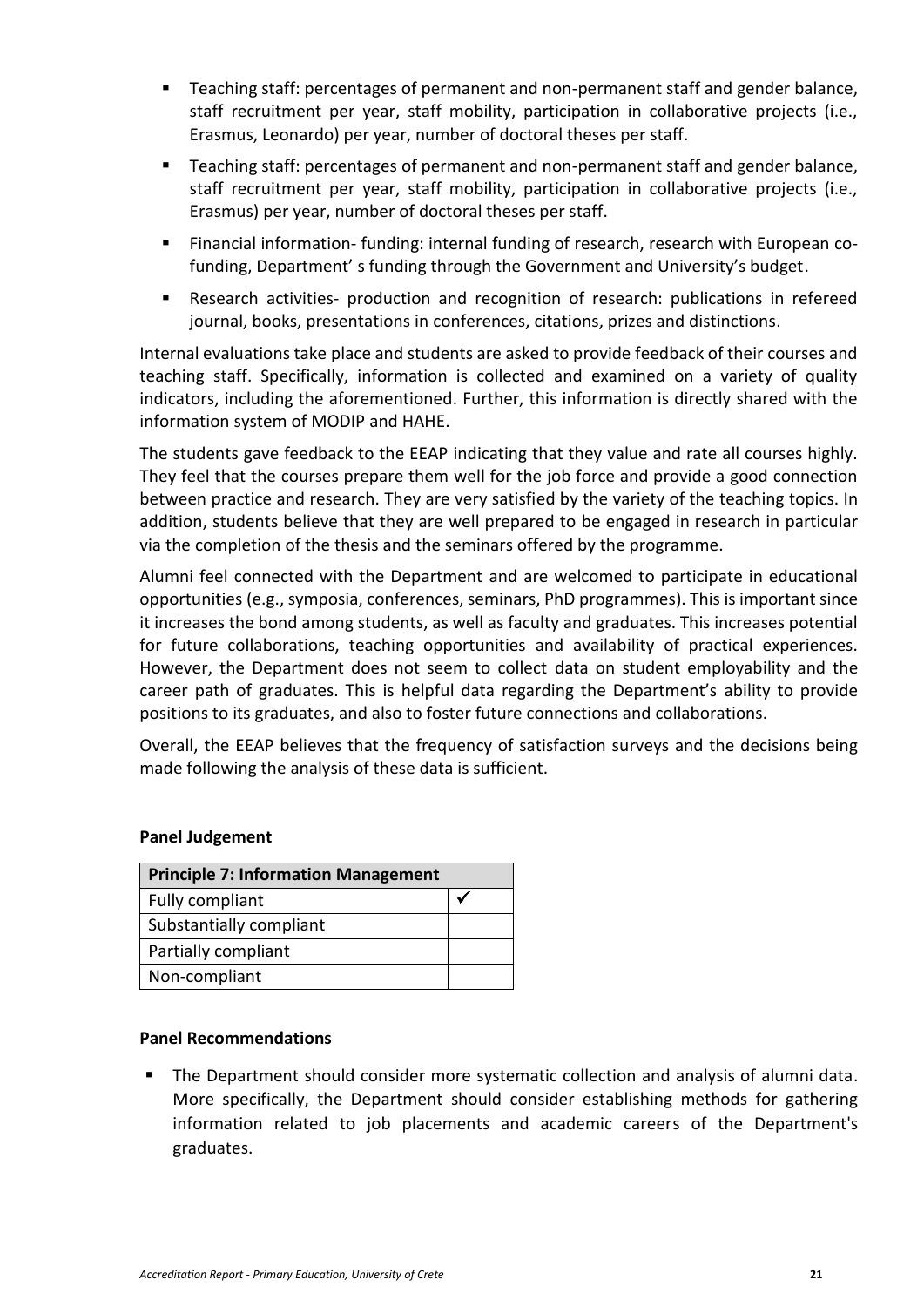## <span id="page-21-0"></span>**INSTITUTIONS SHOULD PUBLISH INFORMATION ABOUT THEIR TEACHING AND ACADEMIC ACTIVITIES WHICH IS CLEAR, ACCURATE, OBJECTIVE, UP-TO-DATE AND READILY ACCESSIBLE.**

*Information on Institution's activities is useful for prospective and current students, graduates, other stakeholders and the public.*

*Therefore, institutions and their academic units provide information about their activities, including the programmes they offer, the intended learning outcomes, the qualifications awarded, the teaching, learning and assessment procedures used, the pass rates and the learning opportunities available to their students, as well as graduate employment information.*

#### **Study Programme Compliance**

It is obvious that the University of Crete and the Department of Primary Education have put in place a comprehensive public information system as we deduced through interviews with the Vice Rector of the University, the Chair of the Department, members of MODIP, OMEA, faculty, secretarial staff and students. The EEAP examined materials provided that exhibited evidence of critical information sharing with students, faculty members, external partners and the community at large. Faculty and students repeated that the DPE courses, goals, activities and expectations are clearly delineated and available to all students. Moreover, the department website is user friendly, and it contains a variety of information about the Department's facilities, its history, the human resources and its administrative bodies; about the teaching and laboratory staff and the research activities of the members of the Department; about topics of undergraduate and postgraduate studies such as regulations, outline, and courses offered; about the calendar and the timetable and infrastructures of the University of Crete. Finally, the *External Evaluation Report of* the Department and the *Department Quality Policy* are also presented on the website.

Overall, the departmental website provides students and visitors with a wealth of information and resources that are easily accessible. The Greek version of the website is updated regularly and contains useful information needed by the students including extra guidance on how to construct their programme of studies. There is also an English version of the Department's website with abridged information and some operational errors/issues. It would be worth putting the effort and time to add more content in the English version and make it as appealing as the Greek version in order to reach an international audience and make it accessible to the global academic community.

Some other sources-ways of information about the latest announcements concerning the teaching calendar, seminars etc. are presented both on the website and on the Student *Web*. On the other hand, communication between teachers and students is realized via e-class and elearn and between administrative staff and students via e-mail.

In addition, another public information action which is organized by the Department entitled *"Days of getting to know the University of Crete"* oriented the future candidates for the national entrance examinations to Greek Universities and in particular to the students of classes B and C of Greek Lyceum.

The EEAP also noticed that there is an e-publishing activity of the University of Crete consisting of the publication of the e-Newsletter and the electronic journal "Triton". Various articles are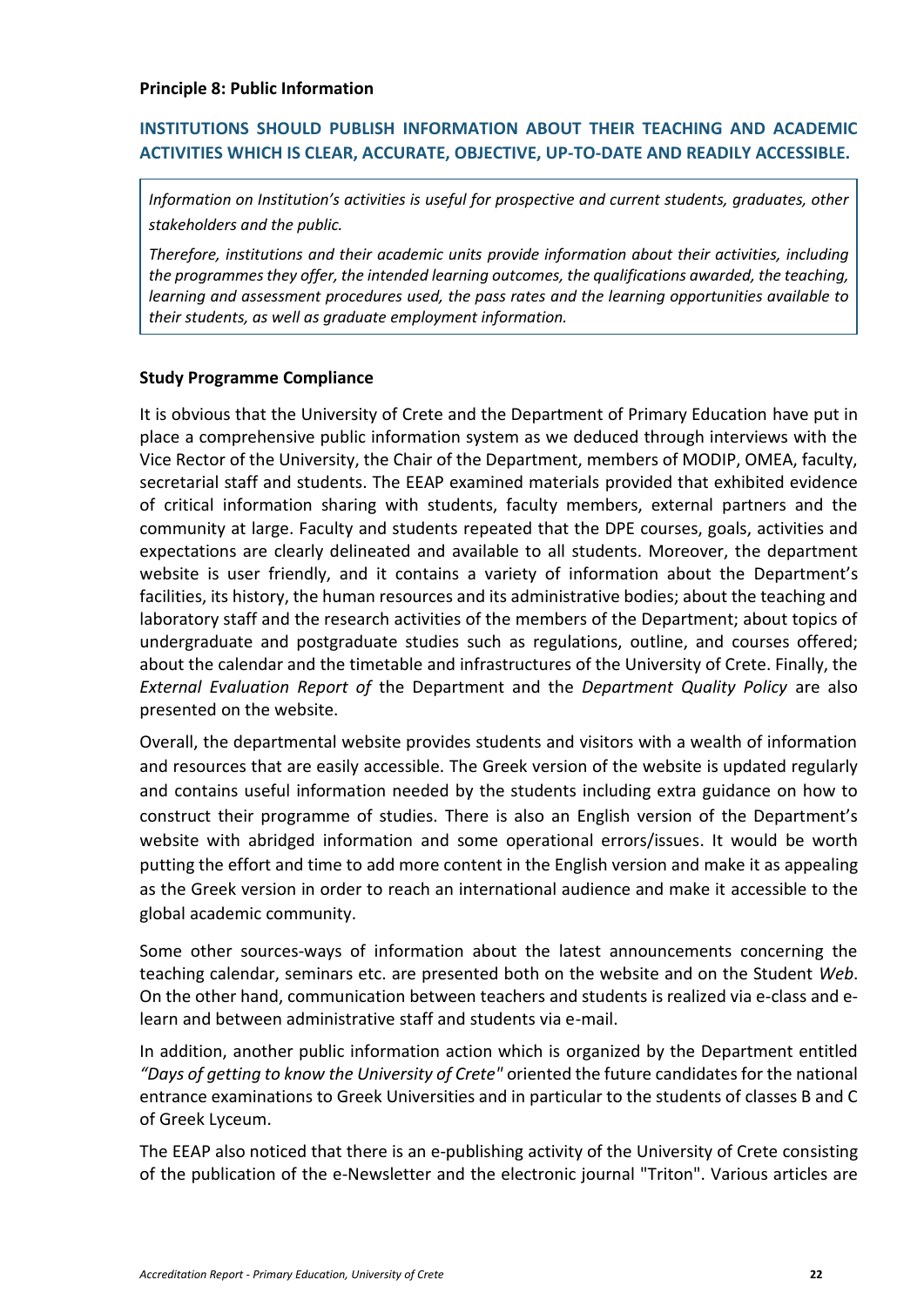published in the Newsletter and in the journal Triton on various national research topics or on educational policy issues concerning not only the University of Crete but also the wider Greek and European area. However, it would be helpful if the Department offered a Quarterly or monthly newsletter where they can present news on seminars and research or teaching activities and events. News and accomplishments of graduates, alumni and faculty can be included. This could function as a conduit between the community and Department.

It is also important to mention that the academic members of the Department have issued a peer review journal entitled "Epistimes tis agogis" (Educational Sciences).

#### **Panel Judgement**

| <b>Principle 8: Public Information</b> |  |  |
|----------------------------------------|--|--|
| Fully compliant                        |  |  |
| Substantially compliant                |  |  |
| Partially compliant                    |  |  |
| Non-compliant                          |  |  |

#### **Panel Recommendations**

- Consider offering a Quarterly or monthly newsletter where the Department can present news on seminars, research or teaching activities and events. This will enable opportunities for interactivity and networking with alumni and the community. It could also function as a means to continuing the engagement of alumni to the programme.
- The EEAP encourages the Department to invest onto adding more content to the English version of their website and making sure it is edited for clarity and correctness.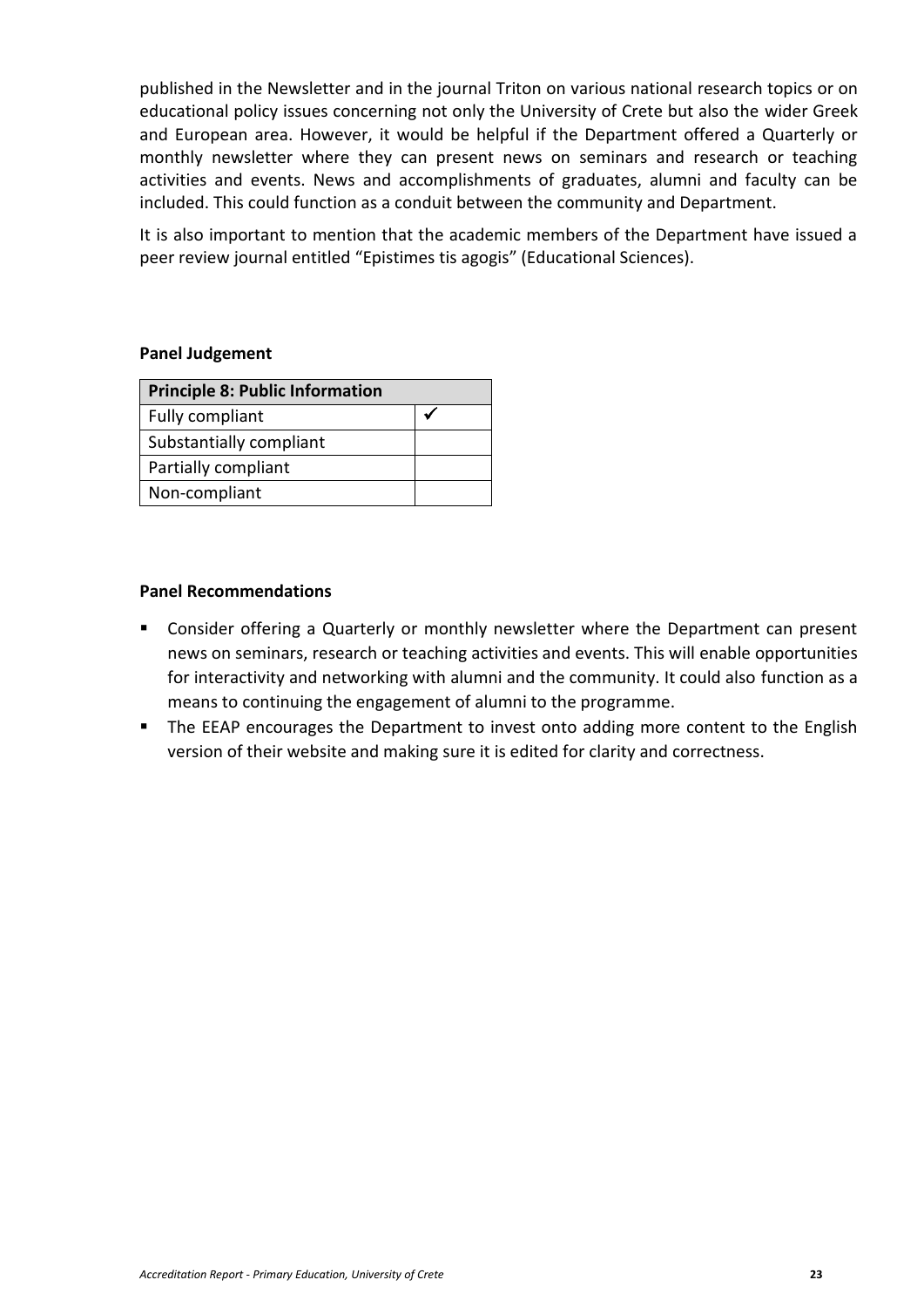<span id="page-23-0"></span>**Principle 9: On-going Monitoring and Periodic Internal Review of Programmes**

**INSTITUTIONS SHOULD HAVE IN PLACE AN INTERNAL QUALITY ASSURANCE SYSTEM FOR THE AUDIT AND ANNUAL INTERNAL REVIEW OF THEIR PROGRAMMES, SO AS TO ACHIEVE THE OBJECTIVES SET FOR THEM, THROUGH MONITORING AND AMENDMENTS, WITH A VIEW TO CONTINUOUS IMPROVEMENT. ANY ACTIONS TAKEN IN THE ABOVE CONTEXT SHOULD BE COMMUNICATED TO ALL PARTIES CONCERNED.**

*Regular monitoring, review and revision of study programmes aim to maintain the level of educational provision and to create a supportive and effective learning environment for students.*

*The above comprise the evaluation of:*

- *the content of the programme in the light of the latest research in the given discipline, thus ensuring that the programme is up to date;*
- *the changing needs of society;*
- *the students' workload, progression and completion;*
- *the effectiveness of the procedures for the assessment of students;*
- *the students' expectations, needs and satisfaction in relation to the programme;*
- *the learning environment, support services and their fitness for purpose for the programme*

*Programmes are reviewed and revised regularly involving students and other stakeholders. The information collected is analysed and the programme is adapted to ensure that it is up-to-date. Revised programme specifications are published.*

#### **Study Programme Compliance**

The Department of Primary Education has adopted a strategic development plan based on the external evaluation report on 2013. The 2013 committee expressed a positive image for the high motivation of students to learn; for the quality of the services provided by the department and in particular for the fact that both teaching and administrative staff worked consistently and several times beyond their official working hours to address the serious challenges that were beyond their control. Some of the committee's recommendations concern the limited number of faculty members (such as the administrative staff), the need for finding fundsto appoint extra teaching personnel, the use of ICT and e-learning and the finding of resources through the provision of services (training seminars with fees, self-financed seminars courses). The committee had also proposed the creation of a Doctoral Studies Regulation with clear criteria for acceptance, supervision and support.

A core component of the Department's plan is the self-evaluation and review system of key programme structures that reflects a fidelity to the EU "quality assurance guidelines" for institutions of higher education. These activities were in place for the internal evaluations and have continued as was apparent during the interviews with the faculty and internal evaluation committee (MODIP and OMEA) members. As part of the system of compliance with required guidelines, the Department re-examines its programme objectives, curricula and activities to assure they are in accordance with the UC's strategic goals and mission. As is the case with other universities, there is an economic crisis as well as a discordance between the number of faculty and the number of students that has led the department to analyse and attempt to remedy such problems. Team-teaching and small groups in the laboratories and in the seminars are some of the methods applied.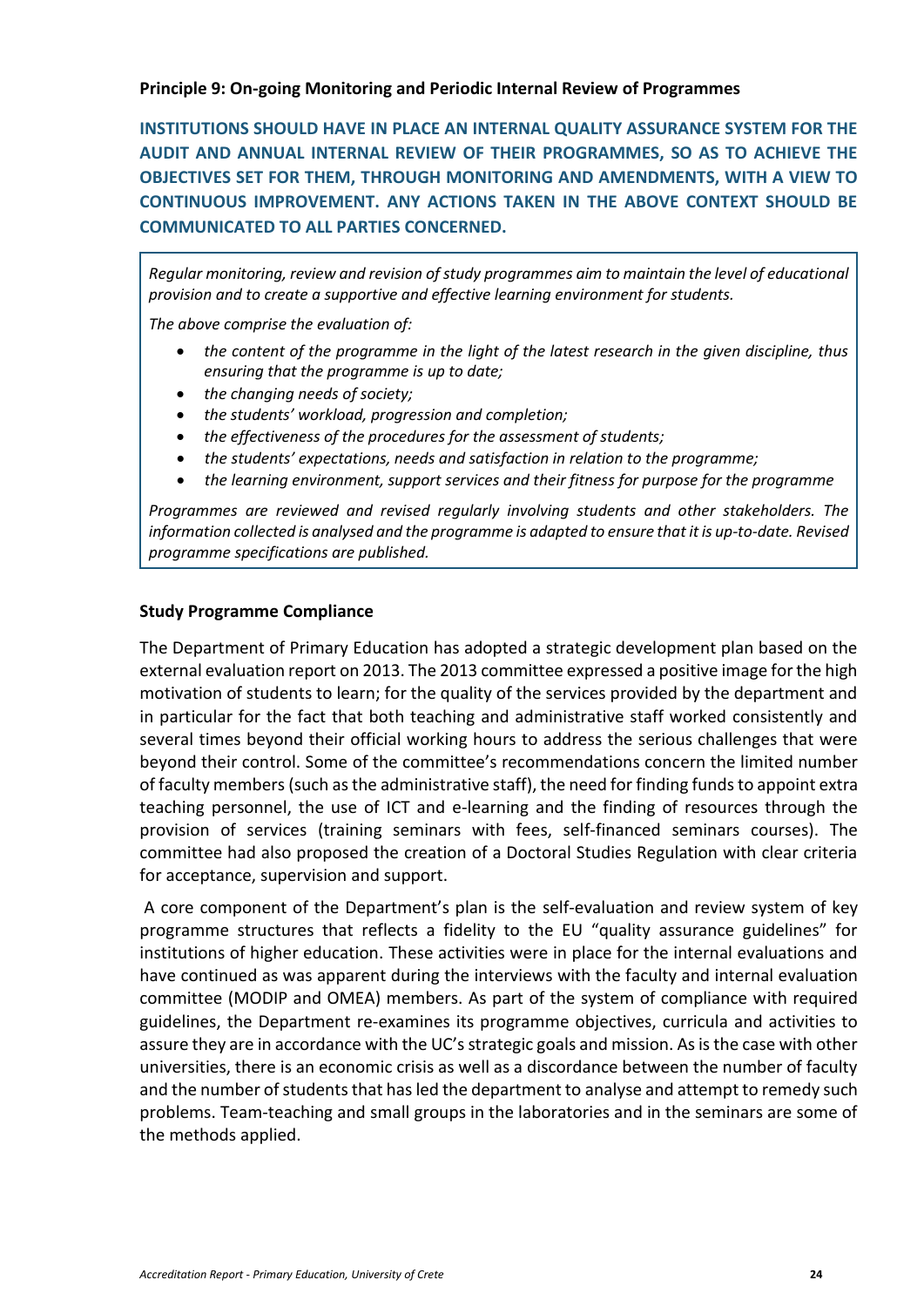Courses reflecting new instructional design elements and resources were recently added to the curriculum; a sequence of coursework specializing in digital competence and digital literacy pedagogy that clearly respond to new social realities notwithstanding the axiomatic educational imperatives of a pandemic. The quality assurance system has resulted in revised pedagogy emphasis and expanded clinical and field experiences of the students. The interviews conducted with the faculty, students, alumni especially made clear that there was a very high degree of satisfaction with the programme as implemented, but also with the faculty-student involvement and the rich "clinical experiences" that the students were offered through the Department's work with ERASMUS internships and local scholarship/internship programmes.

Faculty members, including Research laboratory faculty, have continued collaborating with external global university partners and providing teaching practice opportunities at local and global agencies, including agency community programmes for refugees.

The student evaluations are also a major part of the monitoring system, and the results are collected, analysed and shared with, and discussed as appropriate among, Department's faculty members.

#### **Panel Judgement**

| Principle 9: On-going Monitoring and Periodic Internal |  |
|--------------------------------------------------------|--|
| <b>Review of Programmes</b>                            |  |
| Fully compliant                                        |  |
| Substantially compliant                                |  |
| Partially compliant                                    |  |
| Non-compliant                                          |  |

#### **Panel Recommendations**

The Department should gather formative feedback from recent alumni who can be engaged in the evaluation of the programme of study and offer recommendations.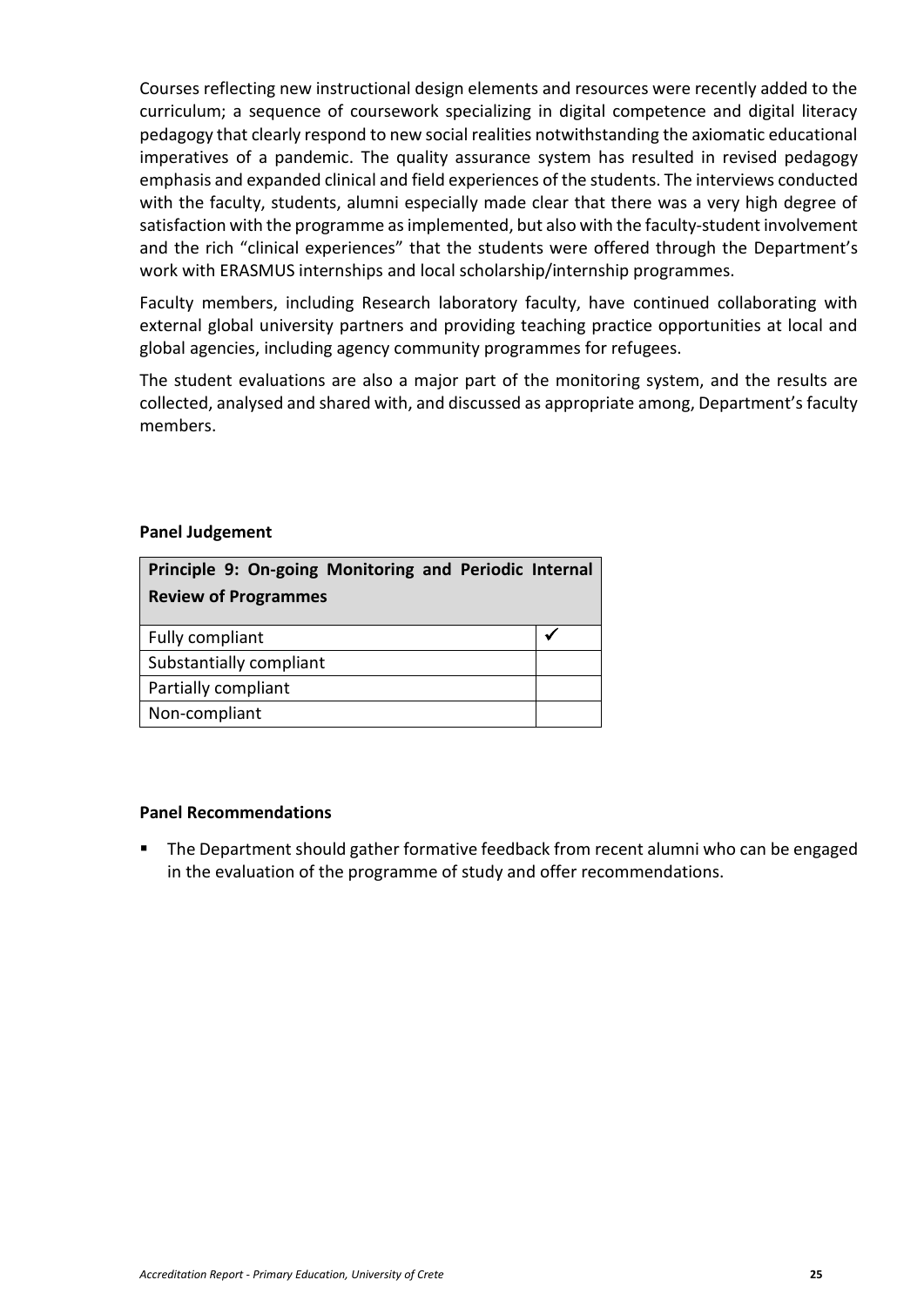## **PROGRAMMES SHOULD REGULARLY UNDERGO EVALUATION BY COMMITTEES OF EXTERNAL EXPERTS SET BY HAHE, AIMING AT ACCREDITATION. THE TERM OF VALIDITY OF THE ACCREDITATION IS DETERMINED BY HAHE.**

*HAHE is responsible for administrating the programme accreditation process which is realised as an external evaluation procedure, and implemented by a committee of independent experts. HAHE grants accreditation of programmes, with a specific term of validity, following to which revision is required. The accreditation of the quality of the programmes acts as a means of verification of the compliance of the programme with the template's requirements, and as a catalyst for improvement, while opening new perspectives towards the international standing of the awarded degrees.*

*Both academic units and institutions participate in the regular external quality assurance process, while respecting the requirements of the legislative framework in which they operate.*

*The quality assurance, in this case the accreditation, is an on-going process that does not end with the external feedback, or report or its follow-up process within the Institution. Therefore, Institutions and their academic units ensure that the progress made since the last external quality assurance activity is taken into consideration when preparing for the next one.*

#### **Study Programme Compliance**

The Department participated in an external evaluation between 16 and 18 December 2013. The report of this external evaluation was made public through the Department's website. The Department has managed to address all the recommendations made by the HAHE Committee. It is worth noting that the Department has introduced several prerequisite courses to ensure that students have acquired the required background before enrolling and attending courses that require specialization. Also, the framework for the initiation, conduct and completion of doctoral dissertations in the Department was amended (always within the framework defined by the relevant legislation). Measures were also taken for PhD candidates who were well over the five years to complete their work in a reasonable time. The technical infrastructure of the Department has been greatly improved during the last years, either with the funding of the University of Crete centrally from the Public Investment Programme or with resources that the Department received from the fees of the postgraduate programmes. The Department acknowledged that the external evaluation process can provide valuable recommendations for growth and improvement. Therefore, they may consider participating in additional external evaluation procedures such as the Shanghai Ranking's: Academic Ranking of World Universities and the Global Ranking of Academic Subjects – Education.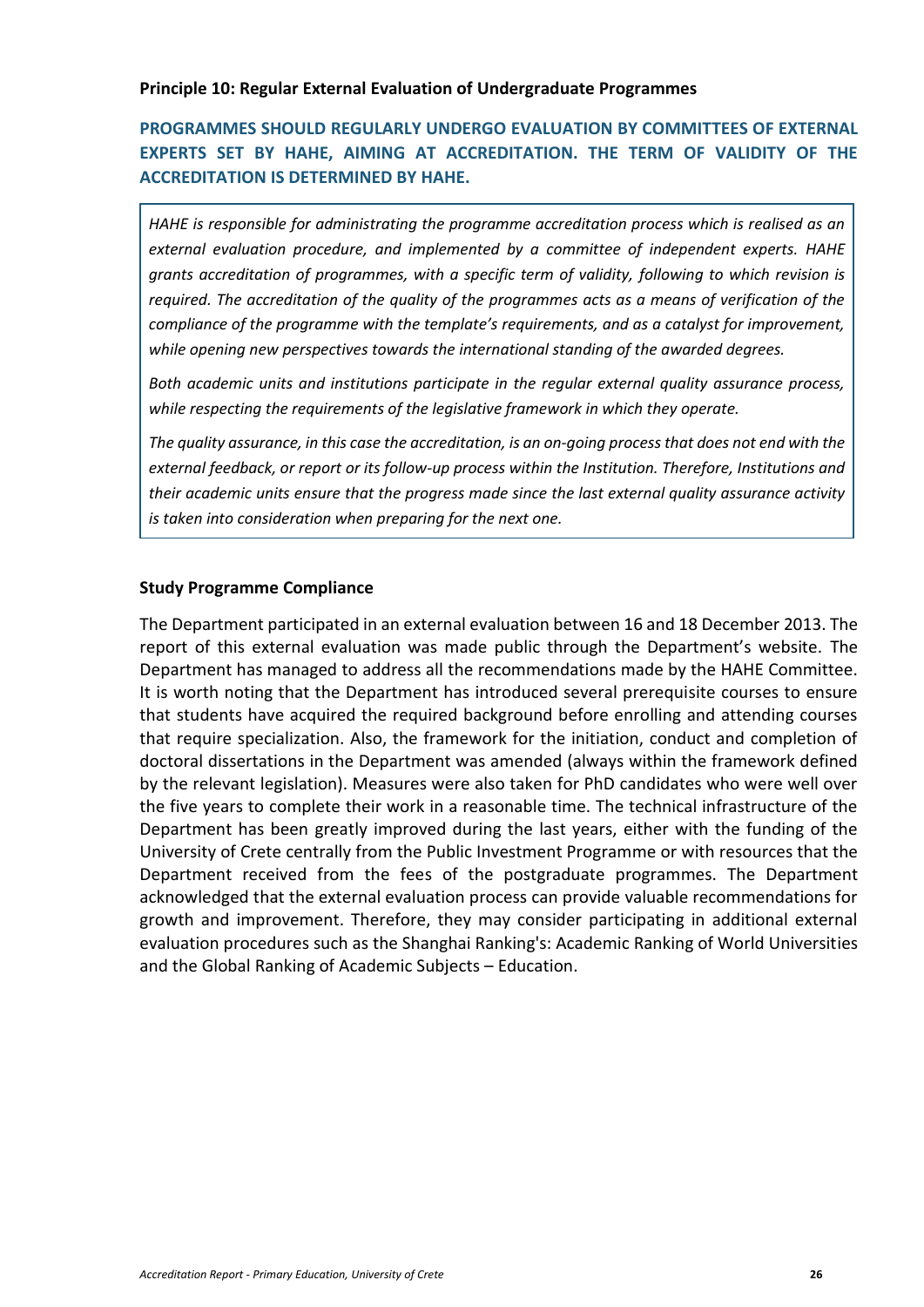## **Panel Judgement**

<span id="page-26-0"></span>

| <b>Principle</b><br>10:         | Regular | <b>External</b> | Evaluation |  | Ωf |
|---------------------------------|---------|-----------------|------------|--|----|
| <b>Undergraduate Programmes</b> |         |                 |            |  |    |
| Fully compliant                 |         |                 |            |  |    |
| Substantially compliant         |         |                 |            |  |    |
| Partially compliant             |         |                 |            |  |    |
| Non-compliant                   |         |                 |            |  |    |

## **Panel Recommendations**

None.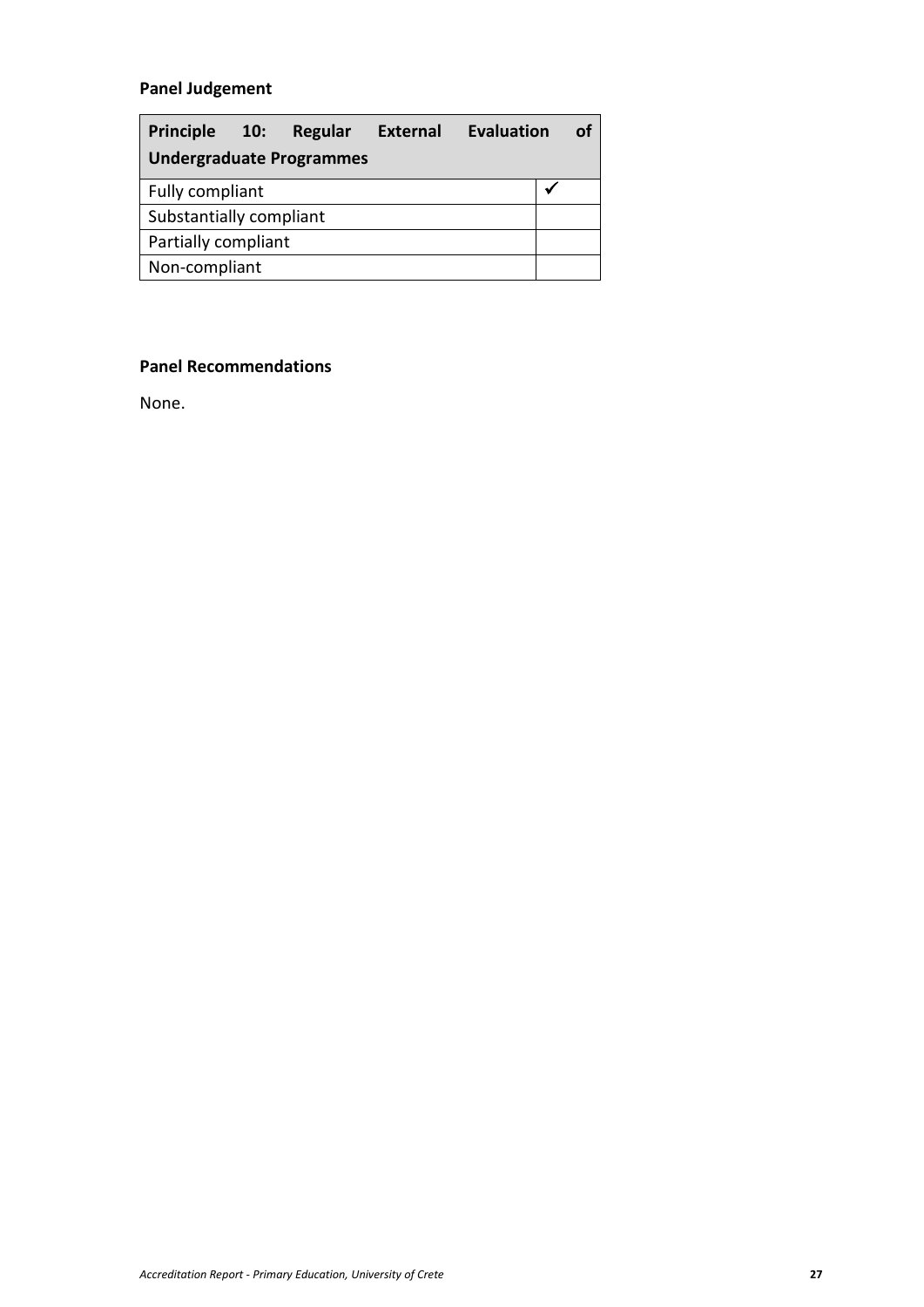## <span id="page-27-0"></span>**PART C:** CONCLUSIONS

#### <span id="page-27-1"></span>**I. Features of Good Practice**

- The Department has designed a course of study that is appropriate and meets universally accepted standards for teacher preparation.
- Academic faculty are devoted to teaching and to their students. They provide guidance and support, as well as assistance with career orientation. Moreover, they have an opendoor policy and foster a friendly teaching environment.
- Excellent relations exist between the Department and external stakeholders from the private and the public sector.
- There is a high degree of satisfaction, support and enthusiasm for the Department among students, graduates, and external stakeholders, which serves as a testament to the Department's reputation and effectiveness.
- The Department has established great quality assurance procedures and collects adequate data on students, teaching staff, organization and curriculum structure. The Department uses internal evaluation and data collection for formative programme review and improvement.

#### <span id="page-27-2"></span>**II. Areas of Weakness**

- The high student/faculty ratio should be discussed between the Department and the University (MODIP).
- The relatively small number of the compulsory courses and the high number of elective courses creates concerns about the equivalence of the students' degrees.
- The absence of a mentoring and monitoring system of the EDIP members.
- There is a lack of a specialized DEP member in educational research.
- The limited time allocation to School internship.
- The insufficient administrative support of the department.

#### <span id="page-27-3"></span>**III. Recommendations for Follow-up Actions**

- By considering the mission of the Department, the EEAP believes that additional opportunities should be offered to the students of the Department to further develop their research skills. For example, elective courses on quantitative and qualitative research could be offered by the Department apart from the compulsory course on research methods.
- The number of the core and obligatory courses as well as the time allocated to School Internship must be increased.
- It would be beneficial for the Department to start working on a specific mentoring and monitoring system of EDIP members.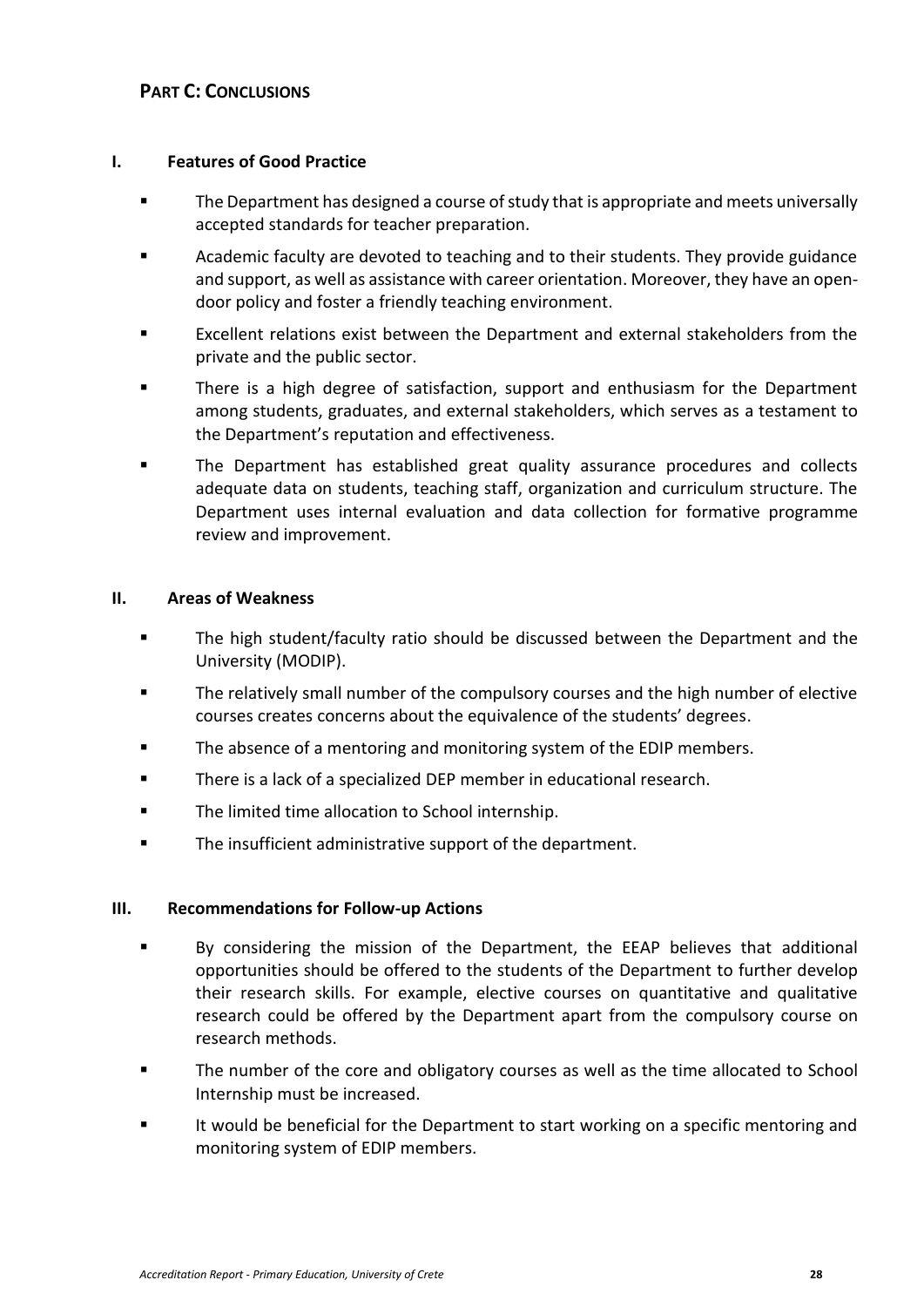- Since there is a lack of a specialized DEP member in educational research, it is recommended that one of the positions received by the Department should be placed for the appointment of such a member.
- The Department should consider more systematic collection and analysis of alumni data. In addition, the Department should produce a Quarterly or monthly newsletter where they can present news on seminars, research or teaching activities and events.
- The EEAP encourages the Department to invest onto adding more content to the English version of their website and making sure it is edited for clarity and correctness.
- <span id="page-28-0"></span>▪ The Department may enforce formative feedback from recent alumni who can be engaged in the examination of the curriculum and offer recommendations.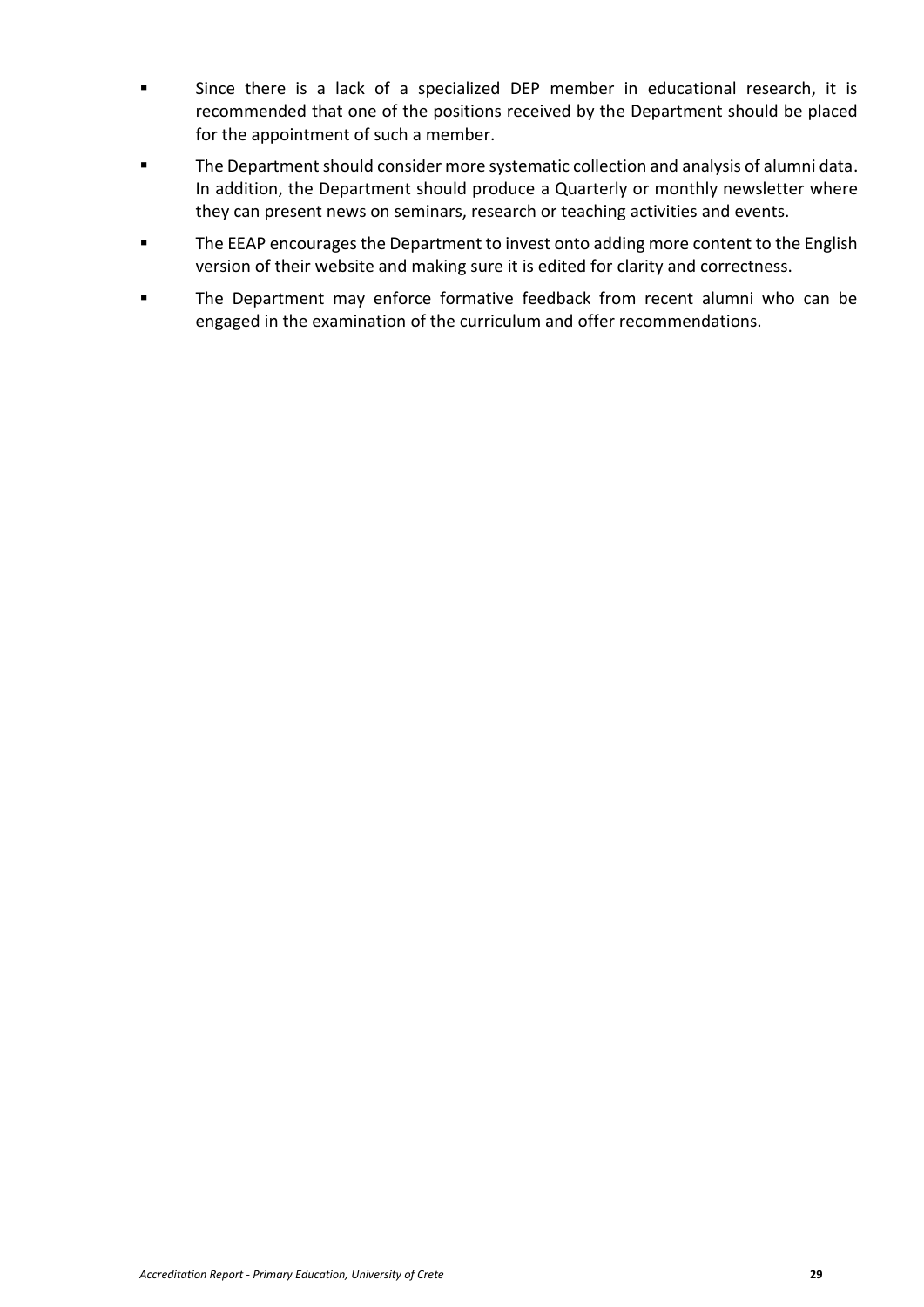#### **IV. Summary & Overall Assessment**

The Principles where full compliance has been achieved are: **1, 3, 4, 5, 6, 7, 8, 9, and 10.**

The Principles where substantial compliance has been achieved are: **2.** 

The Principles where partial compliance has been achieved are: **None.** 

The Principles where failure of compliance was identified are: **None.** 

| <b>Overall Judgement</b> |  |  |
|--------------------------|--|--|
| Fully compliant          |  |  |
| Substantially compliant  |  |  |
| Partially compliant      |  |  |
| Non-compliant            |  |  |